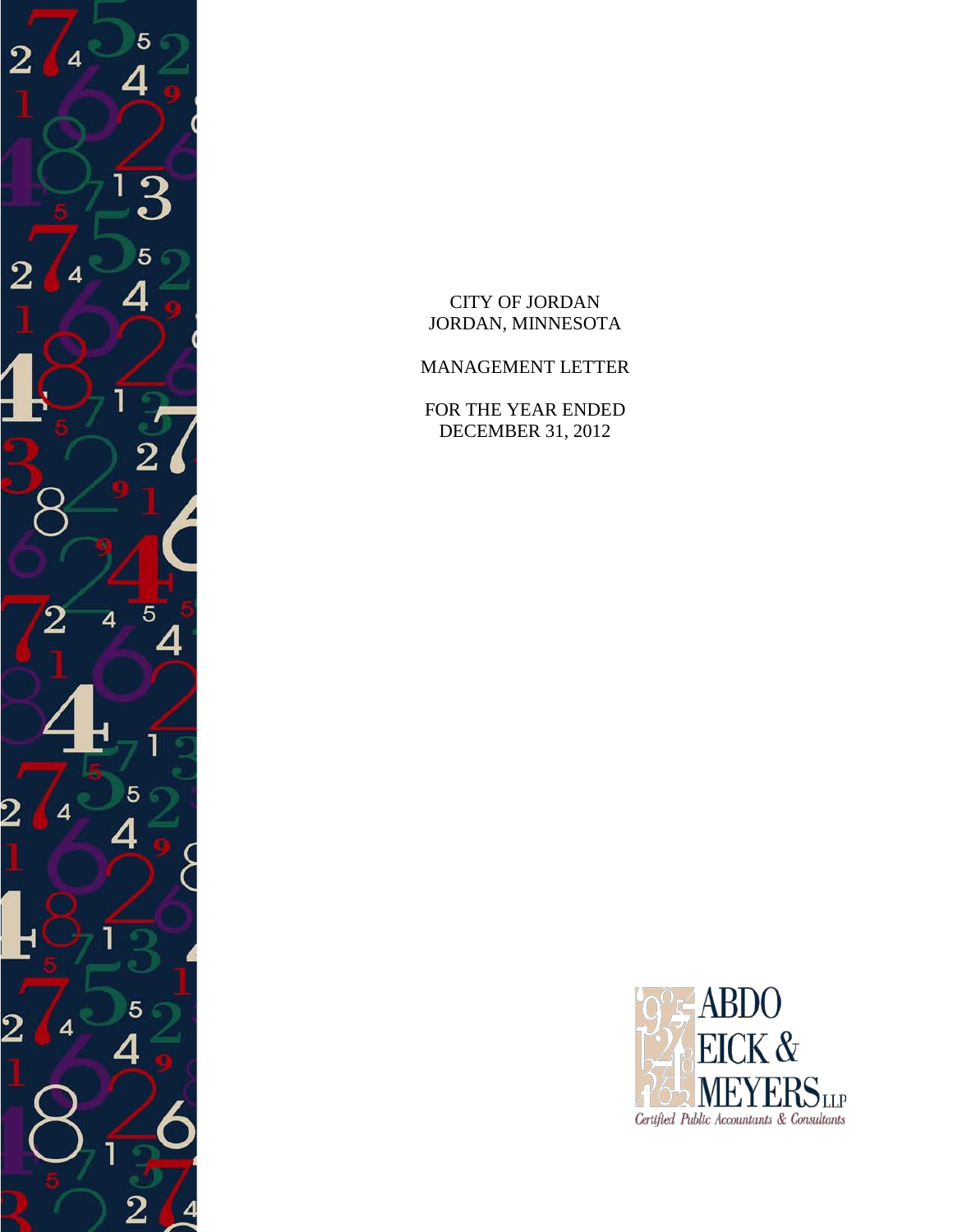

11 Civic Center Plaza Suite 300 P.O. Box 3166 Mankato, MN 56002-3166

Management, Honorable Mayor, and City Council City of Jordan, Minnesota

We have audited the financial statements of the governmental activities, the business-type activities, each major fund and the aggregate remaining fund information of the City of Jordan, (the City) as of and for the year ended December 31, 2012. Professional standards require that we provide you with information related to the planned scope and timing of our audit. We have communicated such information in our letter to you dated November 23, 2012. Professional standards also require that we communicate to you the following information related to our audit.

### **Our Responsibility under Auditing Standards Generally Accepted in the United States of America and** *Government Auditing Standards*

As stated in our engagement letter, our responsibility, as described by professional standards, is to express opinions about whether the financial statements prepared by management with your oversight are fairly presented, in all material respects, in conformity with accounting principles generally accepted in the United States of America. Our audit of the financial statements does not relieve you or management of your responsibilities.

Also, our responsibility is to plan and perform the audit to obtain reasonable, but not absolute, assurance that the financial statements are free of material misstatement. We are responsible for communicating significant matters related to audit that are, in our professional judgment, relevant to your responsibilities in overseeing the financial reporting process. However, we are not required to design procedures specifically to identify such matters.

### **Significant Audit Findings**

Management of the City is responsible for establishing and maintaining effective internal control over financial reporting. In planning and performing our audit of the financial statements, we considered the City's internal control over financial reporting (internal control) to determine the audit procedures that are appropriate in the circumstances for the purpose of expressing our opinions on the financial statements, but not for the purpose of expressing an opinion on the effectiveness of the City's internal control. Accordingly, we do not express an opinion on the effectiveness of the City's internal control.

Our consideration of internal control was for the limited purpose described in the preceding paragraph and was not designed to identify all deficiencies in internal control that might be material weaknesses or significant deficiencies and therefore, material weaknesses or significant deficiencies may exist that were not identified However, as described in the following pages, we identified certain deficiencies in internal control that we consider to be material weaknesses and other deficiencies that we consider to be significant deficiencies.

A *deficiency in internal control* exists when the design or operation of a control does not allow management or employees, in the normal course of performing their assigned functions, to prevent, or detect and correct, misstatements on a timely basis. A *material weakness* is a deficiency, or a combination of deficiencies, in internal control such that there is a reasonable possibility that a material misstatement of the entity's financial statements will not be prevented, or detected and corrected on a timely basis. We consider the deficiency described in the following pages as item 2012-1 to be a material weakness.

A *significant deficiency* is a deficiency, or a combination of deficiencies, in internal control that is less severe than a material weakness, yet important enough to merit attention by those charged with governance. We consider the deficiency described in the following pages as item 2012-2 to be a significant deficiency.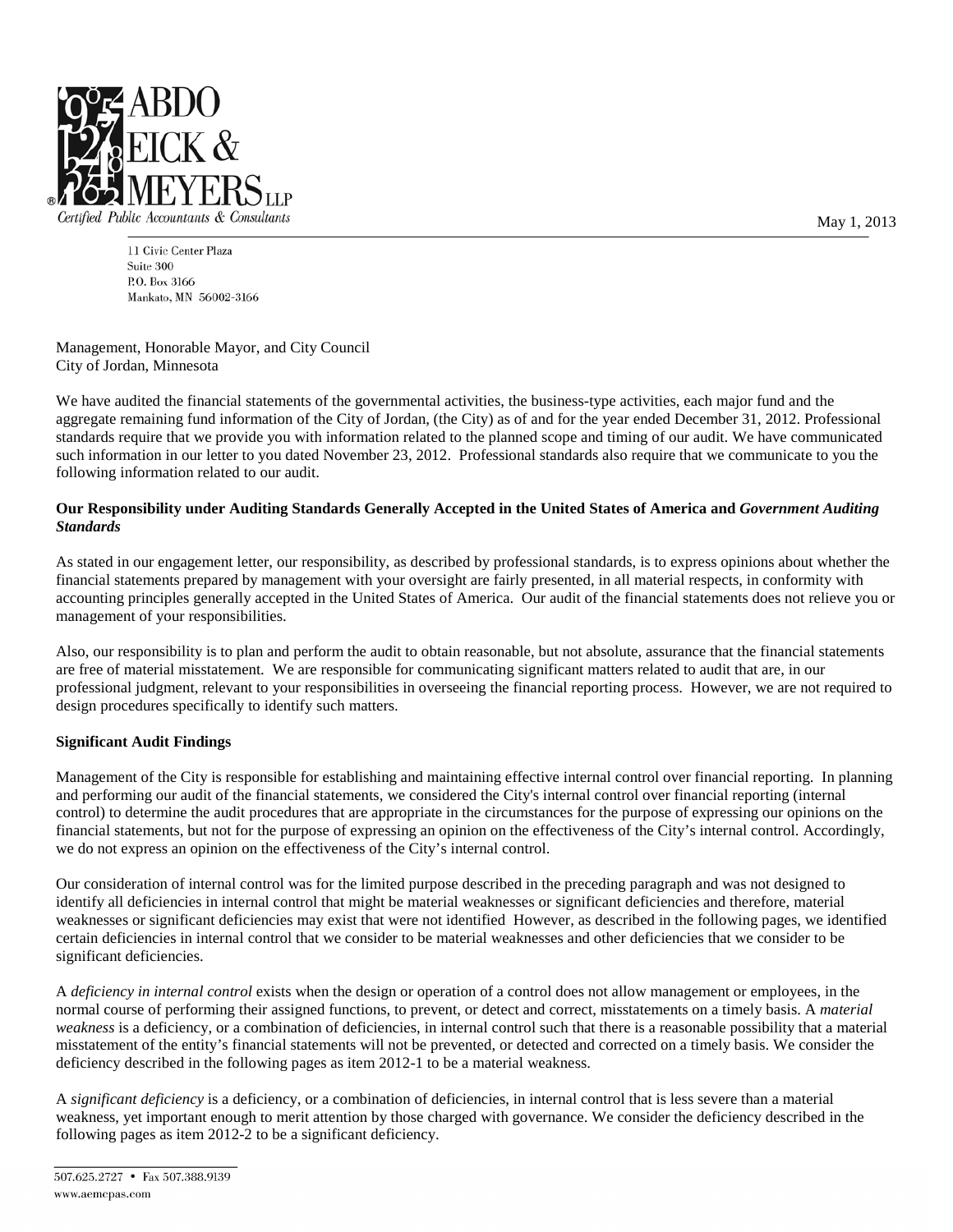

### **2012-1 Material audit adjustments**

- *Condition:* During our audit, adjustments were needed to record accounting and audit adjustments, two of which were material.
	- A material audit entry was required to adjust investments to market value totaling \$31,684.
	- A material audit entry was required to book additional receivables in the Park Improvement fund totaling \$95,416
	- A material audit entry was required to record capital asset and debt activity in the Library Building fund.
- *Criteria:* The financial statements are the responsibility of the City's management.
- *Cause:* City staff has not prepared a year-end trial balance reflecting all necessary accounting entries.
- *Effect:* This indicates that it would be likely that a misstatement may occur and not be detected by the City's system of internal control. The audit firm cannot serve as a compensating control over this deficiency.
- *Recommendation:* We recommend that management review each journal entry, obtain an understanding of why the entry was necessary and modify current procedures to ensure that future corrections are not needed.

*Management response:*

Management will review and gain an understanding of the audit adjustments in order to reduce the number of entries necessary for future audits.

*Updated progress since prior year:*

The number of journal entries in 2012 increased from 23 to 35.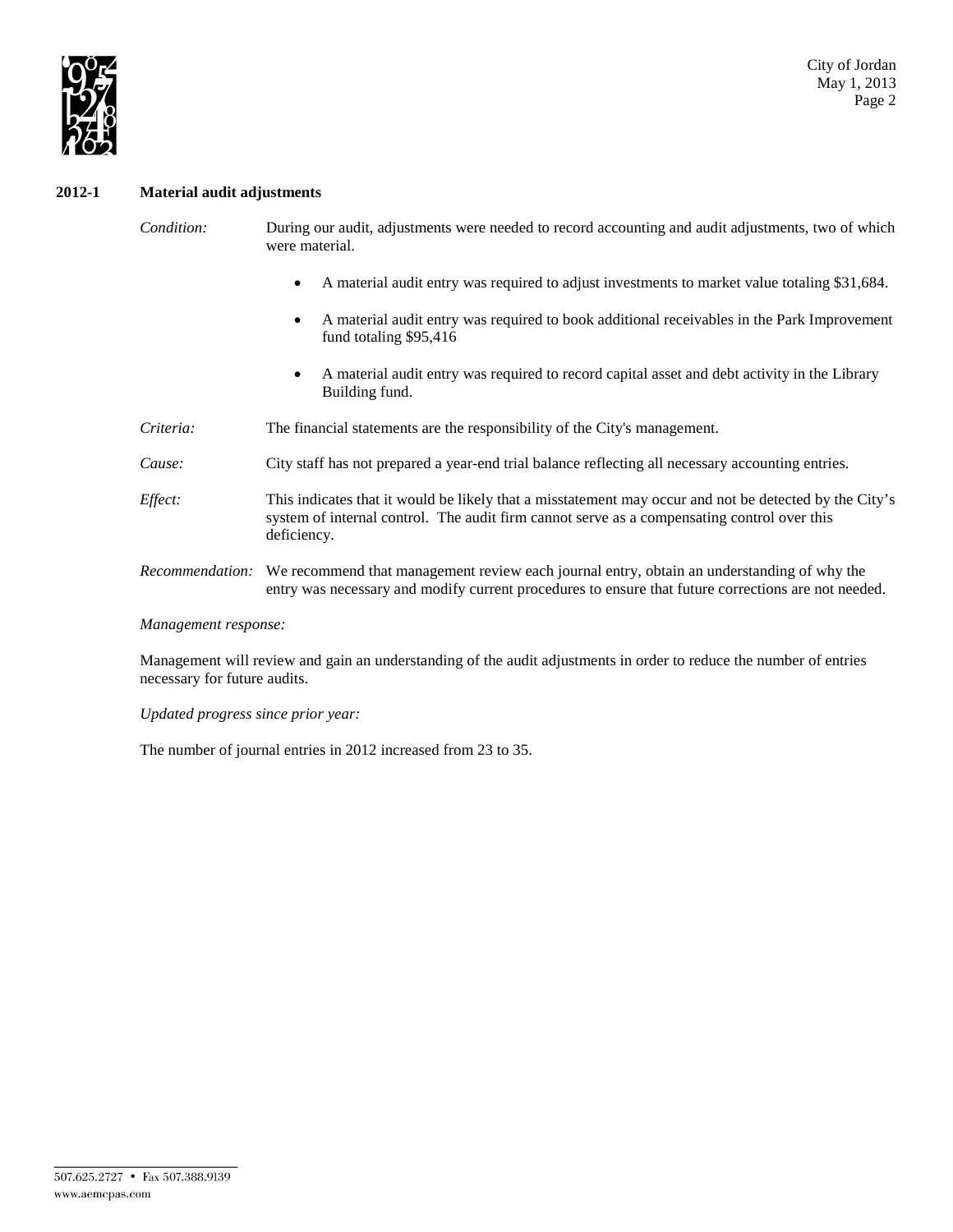

### **2012-2 Preparation of financial statements**

- *Condition:* We were requested to draft the audited financial statements and related footnote disclosures as part of our regular audit services. Recent auditing standards require auditors to communicate this situation to the Council as an internal control deficiency. Ultimately, it is management's responsibility to provide for the preparation of your statements and footnotes, and the responsibility of the auditor to determine the fairness of presentation of those statements. However, based on recent auditing standards, it is our responsibility to inform you that this deficiency could result in a material misstatement to the financial statements that could have been prevented or detected by your management. Essentially, the auditors cannot be part of your internal control process.
- *Criteria:* Internal controls should be in place to ensure adequate internal control over safeguarding of assets and the reliability of financial records and reporting.
- *Cause:* From a practical standpoint, we prepare the statements and determine the fairness of the presentation at the same time in connection with out audit. This is not unusual for us to do with organizations of your size.
- *Effect:* The effectiveness of the internal control system relies on enforcement by management. The effect of deficiencies in internal controls can result in undetected errors. As in prior years, we have instructed management to review a draft of the auditor prepared financials in detail for accuracy; we have answered any questions that management might have, and have encouraged research of any accounting guidance in connection with the adequacy and appropriateness of classification of disclosures in your statements. We are satisfied that the appropriate steps have been taken to provide you with the completed financial statements.
- *Recommendation:* Under these circumstances, the most effective controls lie in management's knowledge of the City's financial operations. It is the responsibility of management and those charged with governance to make the decision whether to accept the degree of risk associated with this condition because of cost and other considerations. Regarding the specific situation listed above, we would offer the following specific recommendation: 1) Utilize a disclosure checklist to ensure all required disclosures are present and agree to work papers, and 2) Agree your financial software information to the amount reported in the financial statements.

#### *Management response:*

The City is aware of the control deficiency, which is an unavoidable consequence of the financial restrictions of small cities. Each year the City has a presentation from our auditor to the Council after the audit is performed. Management recognizes that it is not economically feasible to fully correct this finding; it is aware of the deficiency and is relying on oversight by management and the Council to monitor the deficiency.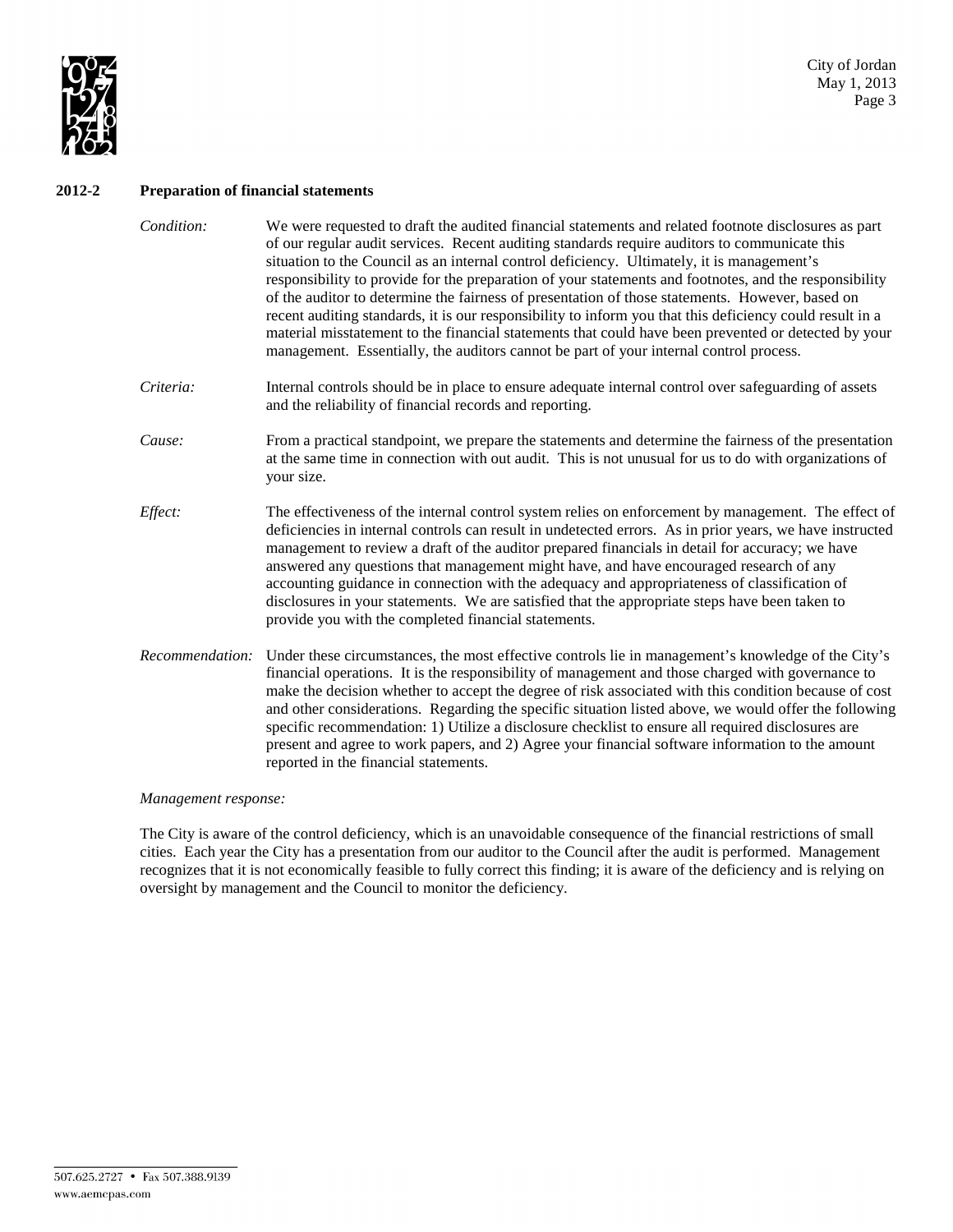

# **Compliance and Other Matters**

As part of obtaining reasonable assurance about whether the City's financial statements are free of material misstatement, we performed tests of its compliance with certain provisions of laws, regulations, contracts, and grant agreements, noncompliance with which could have a direct and material effect on the determination of financial statement amounts. However, providing an opinion on compliance with those provisions was not an objective of our audit, and accordingly, we do not express such an opinion. The results of our tests disclosed one instance of noncompliance or other matters that are required to be reported under *Government Auditing Standards or Minnesota Statutes* as described below:

### **2012-3 Unclaimed property**

| Condition: | Auditing for legal compliance requires a review of the City's deposits and investments. Our study<br>indicated an instance of non-compliance that we believe is required to be remedied.                                                               |
|------------|--------------------------------------------------------------------------------------------------------------------------------------------------------------------------------------------------------------------------------------------------------|
| Criteria:  | In accordance with Minnesota statute, section 345.38-43, the City is required to report and deliver to<br>the State Commissioner of Commerce any unclaimed or uncashed checks held for more than three<br>years (or one year for unpaid compensation). |
| Cause:     | The City had eight checks in excess of the three year limitation.                                                                                                                                                                                      |
| Effect:    | The City is in violation of this statute.                                                                                                                                                                                                              |
|            | Recommendation: We recommend that the City review their outstanding checks and notify the State Commissioner of<br>Commerce. This will not result in any additional cost and will ensure that the City complies with the<br>applicable statute.        |

### *Management response:*

The City has already taken the necessary steps to correct this finding.

### **Planned Scope and Timing of the Audit**

We performed the audit according to the planned scope and timing previously communicated to you through various means.

### **Qualitative Aspects of Accounting Practices**

Management is responsible for the selection and use of appropriate accounting policies. The significant accounting policies used by the City are described in Note 1 to the financial statements. The requirements of GASB statements No. 63 and 65 were adopted for the year ended December 31, 2012. We noted no transactions entered into by the City during the year for which there is a lack of authoritative guidance or consensus. All significant transactions have been recognized in the financial statements in the proper period.

Accounting estimates are an integral part of the financial statements prepared by management and are based on management's knowledge and experience about past and current events and assumptions about future events. Certain accounting estimates are particularly sensitive because of their significance to the financial statements and because of the possibility that future events affecting them may differ significantly from those expected.

Management's estimate of capital asset basis is based on estimated historical cost of the capital assets and depreciation is based on the estimated useful lives of capital assets. We evaluated the key factors and assumptions used to develop these accounting estimates in determining that it is reasonable in relation to the financial statements taken as a whole.

The disclosures in the financial statements are neutral, consistent, and clear. Certain financial statement disclosures are particularly sensitive because of their significance to financial statement users.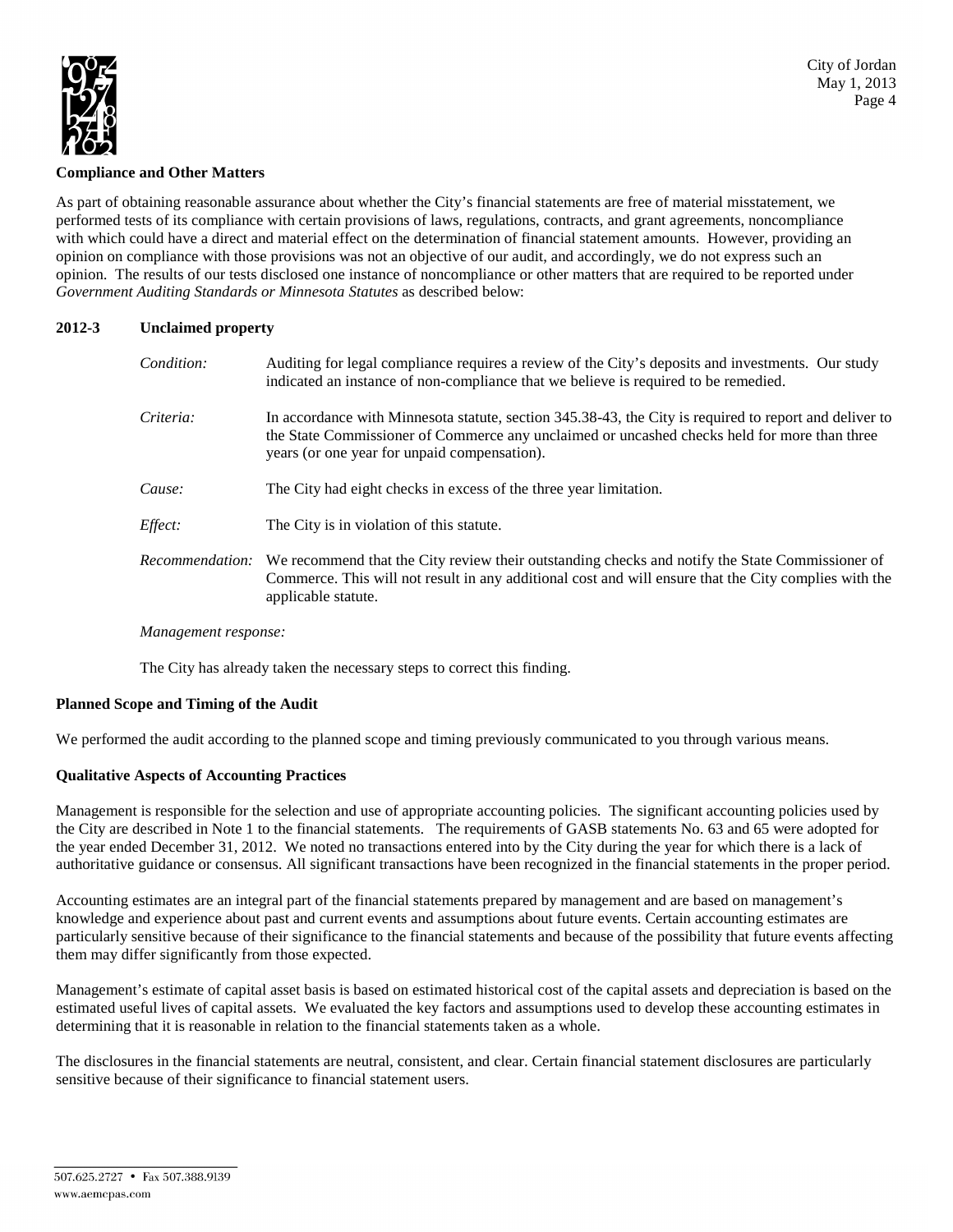

### **Difficulties Encountered in Performing the Audit**

We encountered no significant difficulties in dealing with management in performing and completing our audit.

### **Corrected and Uncorrected Misstatements**

Professional standards require us to accumulate all known and likely misstatements identified during the audit, other than those that are trivial, and communicate them to the appropriate level of management. Management has corrected all such misstatements. We proposed three journal entries that we consider to be audit entries or corrections of management decisions. They related to the following situations:

- A material audit entry was required to adjust investments to market value.
- A material audit entry was required to record additional receivables in the Park Improvement fund.
- A material audit entry was required to record capital asset and debt activity in the Library Building fund.

We also assisted in preparing a number of year-end accounting entries. These were necessary to adjust the City's records at year end to correct ending balances. The City should establish more detailed processes and procedures to reduce the total number of entries in each category. The City will receive better and timelier information if the preparation of year-end entries is completed internally.

### **Management Representations**

We have requested certain representations from management that are included in the management representation letter dated May 1, 2013.

### **Disagreements with Management**

For the purposes of this letter, professional standards define a disagreement with management as a financial accounting, reporting or auditing matter, whether or not resolved to our satisfaction that could be significant to the financial statements or the auditor's report. We are pleased to report that no such disagreements arose during the course of our audit.

#### **Management Consultations with Other Independent Accountants**

In some cases, management may decide to consult with other accountants about auditing and accounting matters, similar to obtaining a "second opinion" on certain situations. If a consultation involves application of an accounting principle to the City's financial statements or a determination of the type of auditor's opinion that may be expressed on those statements, our professional standards require the consulting accountant to check with us to determine that the consultant has all the relevant facts. To our knowledge, there were no such consultations with other accountants.

### **Other Audit Findings or Issues**

We generally discuss a variety of matters, including the application of accounting principles and auditing standards, with management each year prior to retention as the City's auditors. However, these discussions occurred in the normal course of our professional relationship and our responses were not a condition to our retention.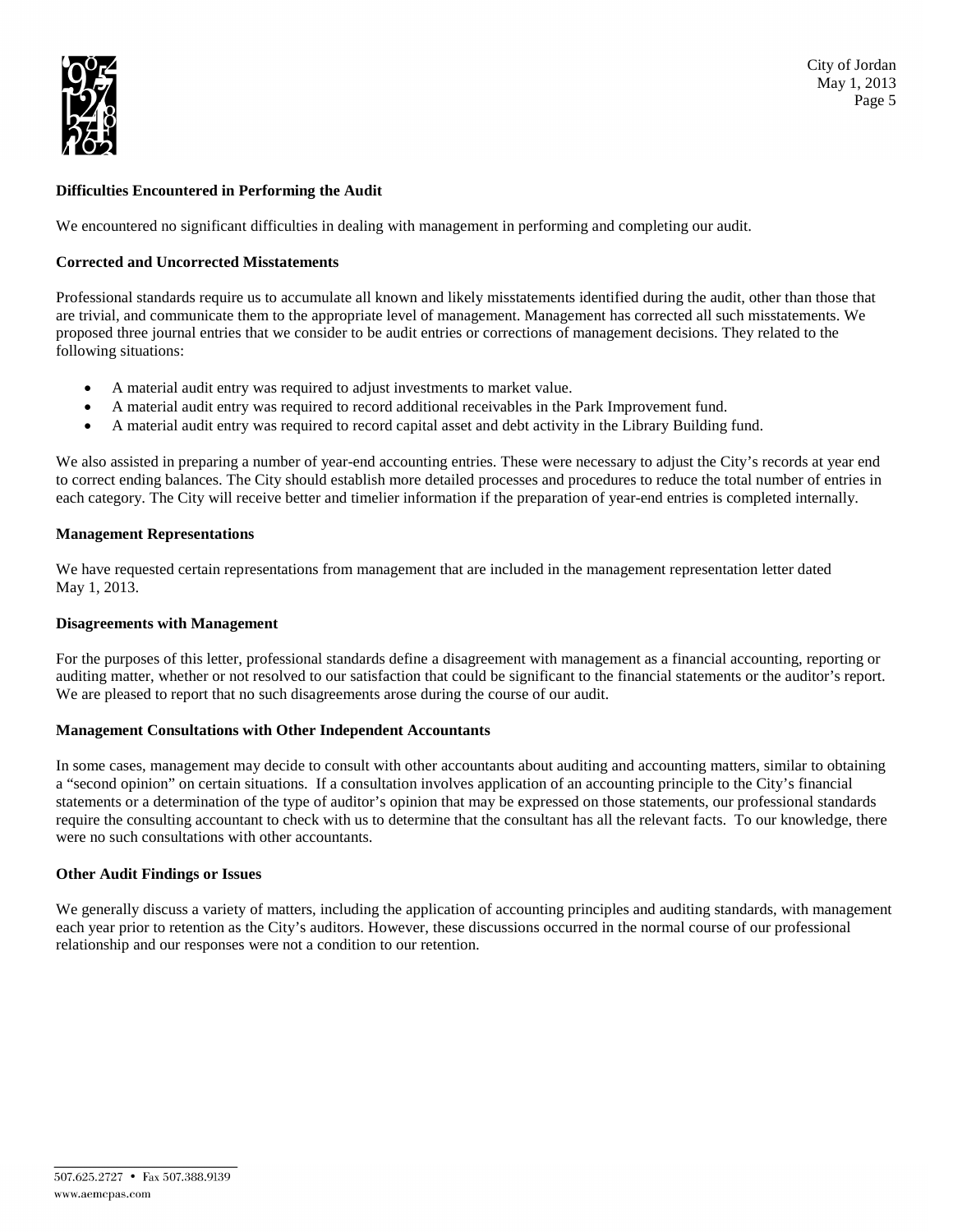

### **Financial Position and Results of Operations**

Our principal observations and recommendations are summarized on the following pages. These recommendations resulted from our observations made in connection with our audit of the City's financial statements for the year ended December 31, 2012.

# **General Fund**

All general governmental functions of the City which are not accounted for in separate funds are included in the General fund.

Minnesota municipalities must maintain substantial amounts of fund balance in order to meet their liquidity and working capital needs as an operating entity. That is because a substantial portion of your revenue sources (taxes and intergovernmental revenues) are received in the last two months of each six-month cycle.

As you can see from the following information, it is necessary to maintain fund balance in order to keep pace with the increasing operating budget. *This information is also presented in graphic form below*.

|      | Unassigned                         |                | General         | Percent<br>of Fund          |
|------|------------------------------------|----------------|-----------------|-----------------------------|
| Year | <b>Fund Balance</b><br>December 31 | Budget<br>Year | Fund<br>Budget  | Balance to<br><b>Budget</b> |
| 2008 | 1,066,162<br>S.                    | 2009           | 3,667,416<br>S. | 29.1 %                      |
| 2009 | 1,432,051                          | 2010           | 3,028,903       | 47.3                        |
| 2010 | 1,668,244                          | 2011           | 3,034,127       | 55.0                        |
| 2011 | 1,684,889                          | 2012           | 3,063,434       | 55.0                        |
| 2012 | 1,713,027                          | 2013           | 3,115,190       | 55.0                        |

In 2010, the City has established a fund balance policy to maintain the General fund balance at 55 percent.

The following is an analysis of the General fund's unassigned fund balance for the past five years compared to the following year's budget:



# **Unassigned Fund Balance/Budget Comparison**

We have requested and compiled a peer group average derived from information via the Office of the State Auditor for Cities of the  $4<sup>th</sup>$  class which have populations of 2,500-10,000. In 2010 and 2011, the average General fund balance as a percentage of expenditures was 67 percent and 69 percent, respectively. Based on comparison to the peer groups, the City's General fund balance is below that average.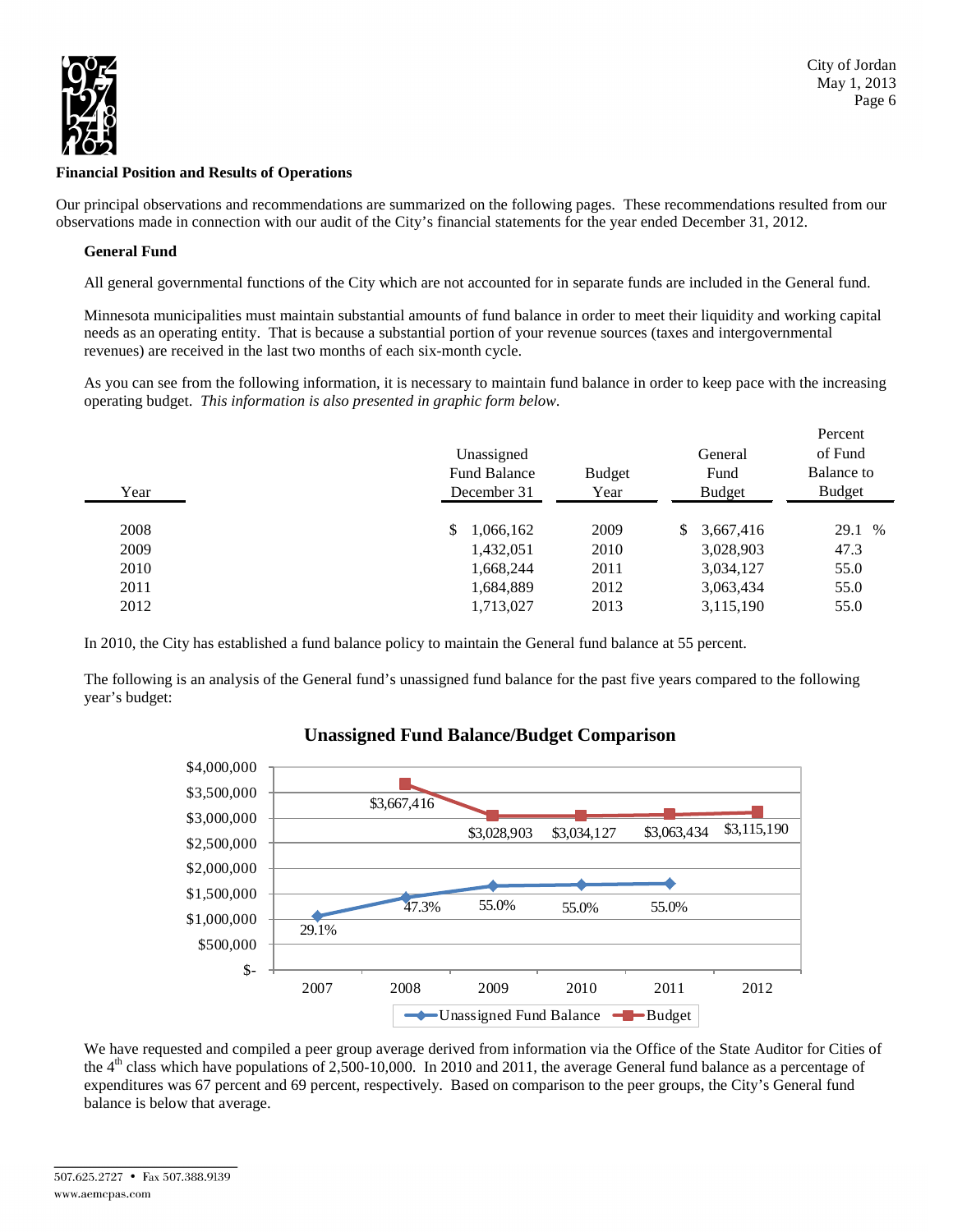



The fund balance increased by \$28,138 in 2012. The total unassigned fund balance of \$1,713,027 represents 55.0 percent of the 2013 budget. Many other organizations, including the Office of the State Auditor (the OSA) and League of Minnesota Cities (LMC) recommend that a fund balance reserve be anywhere from 35 to 50 percent of planned expenditures. We concur with those recommendations.

Although there is no legislation regulating fund balance, it is a good policy to assign intended use of fund balance. This helps address citizen concerns as to the use of fund balance and tax levels. The City should consider documenting assignments for intended use of fund balance at and above the fifty percent level. This documentation could be accomplished by an annual resolution to identify intended use of available fund balance. We recommend a minimum fund balance for working capital be approximately 40 percent to 50 percent of planned disbursements. So at the current level, the fund balance is considered about what is recommended.

The purposes and benefits of a fund balance are as follows:

- Expenditures are incurred somewhat evenly throughout the year. However, property tax and state aid revenues are not received until the second half of the year. An adequate fund balance will provide the cash flow required to finance the governmental fund expenditures.
- The City is vulnerable to legislative actions at the State and Federal level. The State continually adjusts the local government aid formulas. We also have seen the State mandate levy limits for cities over 2,500 in population. An adequate fund balance will provide a temporary buffer against those aid adjustments and levy limits.
- Expenditures not anticipated at the time the annual budget was adopted may need immediate Council action. These would include capital outlay, replacement, lawsuits and other items. An adequate fund balance will provide the financing needed for such expenditures.
- A strong fund balance will assist the City in maintaining, improving or obtaining its bond rating. The result will be better interest rates in future bond sales.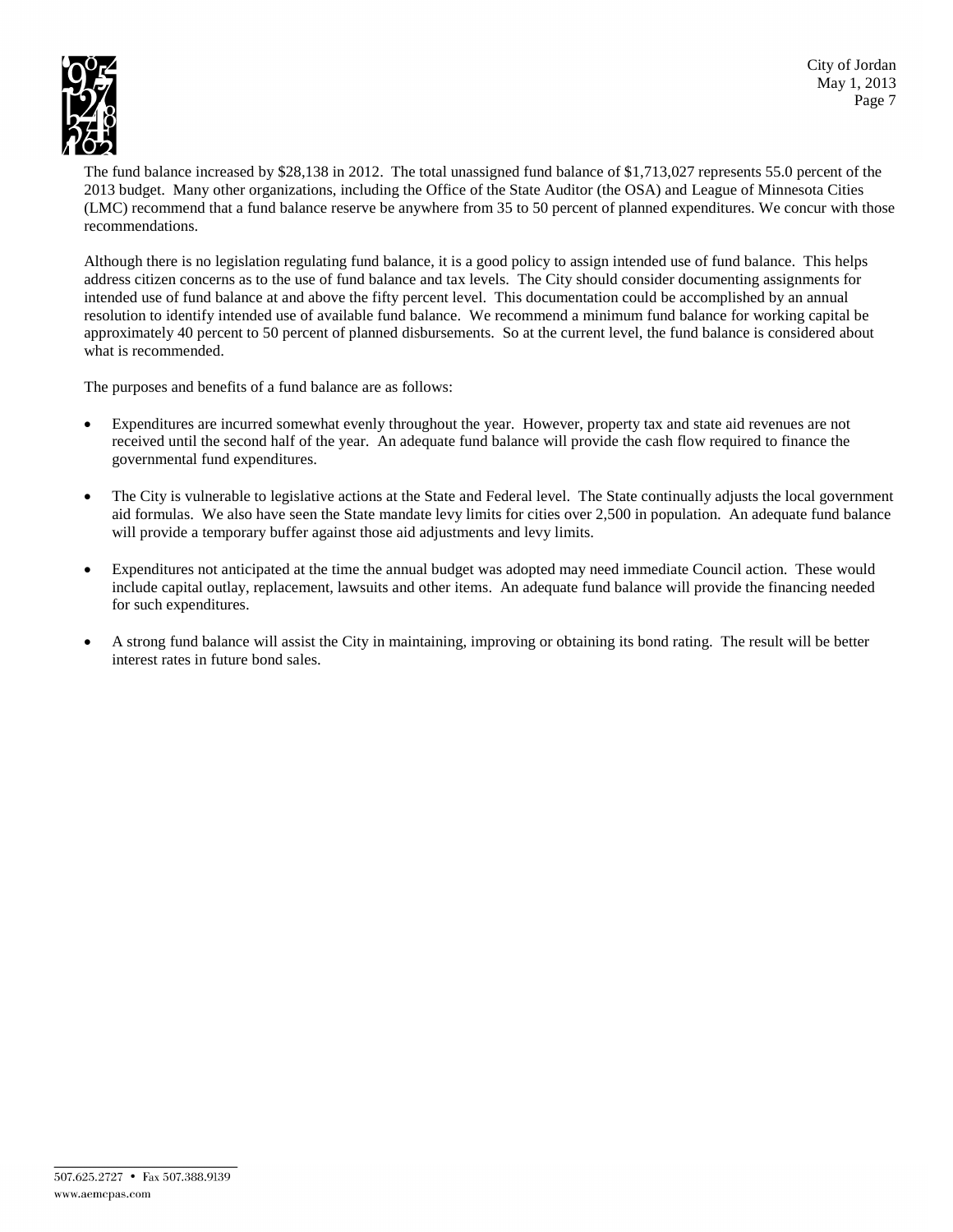

The 2012 General fund operations are summarized as follows:

|                                                                                   |                               | <b>Budgeted Amounts</b>       | Actual                       | Variance with                    |  |  |
|-----------------------------------------------------------------------------------|-------------------------------|-------------------------------|------------------------------|----------------------------------|--|--|
|                                                                                   | Original<br>Final             |                               | Amounts                      | <b>Final Budget</b>              |  |  |
| Revenues<br>Expenditures                                                          | \$<br>2,980,632<br>2,809,134  | 2,980,632<br>\$.<br>2,809,134 | 3,479,321<br>S.<br>2,678,250 | \$<br>498,689<br>130,884         |  |  |
| Excess of revenues<br>over expenditures                                           | 171,498                       | 171,498                       | 801,071                      | 629,573                          |  |  |
| Other financing sources (uses)<br>Sale of assets<br>Transfers in<br>Transfers out | 1,500<br>81,302<br>(254, 300) | 1,500<br>81,302<br>(254,300)  | 7,705<br>(780, 638)          | 6,205<br>(81, 302)<br>(526, 338) |  |  |
| Total other financing uses                                                        | (171, 498)                    | (171, 498)                    | (772, 933)                   | (601, 435)                       |  |  |
| Net change in fund balances                                                       |                               |                               | 28,138                       | 28,138<br>- S                    |  |  |
| Fund balances, January 1                                                          |                               |                               | 1,684,889                    |                                  |  |  |
| Fund balances, December 31                                                        |                               |                               | 1,713,027                    |                                  |  |  |

Some of the larger budget variances are as follows:

• Property taxes were over budget by \$200,543.

• Licenses and permits were over budget by \$132,527.

- Municipal state aid was over budget by \$199,265.
- Miscellaneous expenditures were under budget by \$106,215.
- Transfers out were over budget by \$526,338 while transfers in were under budget by \$81,302.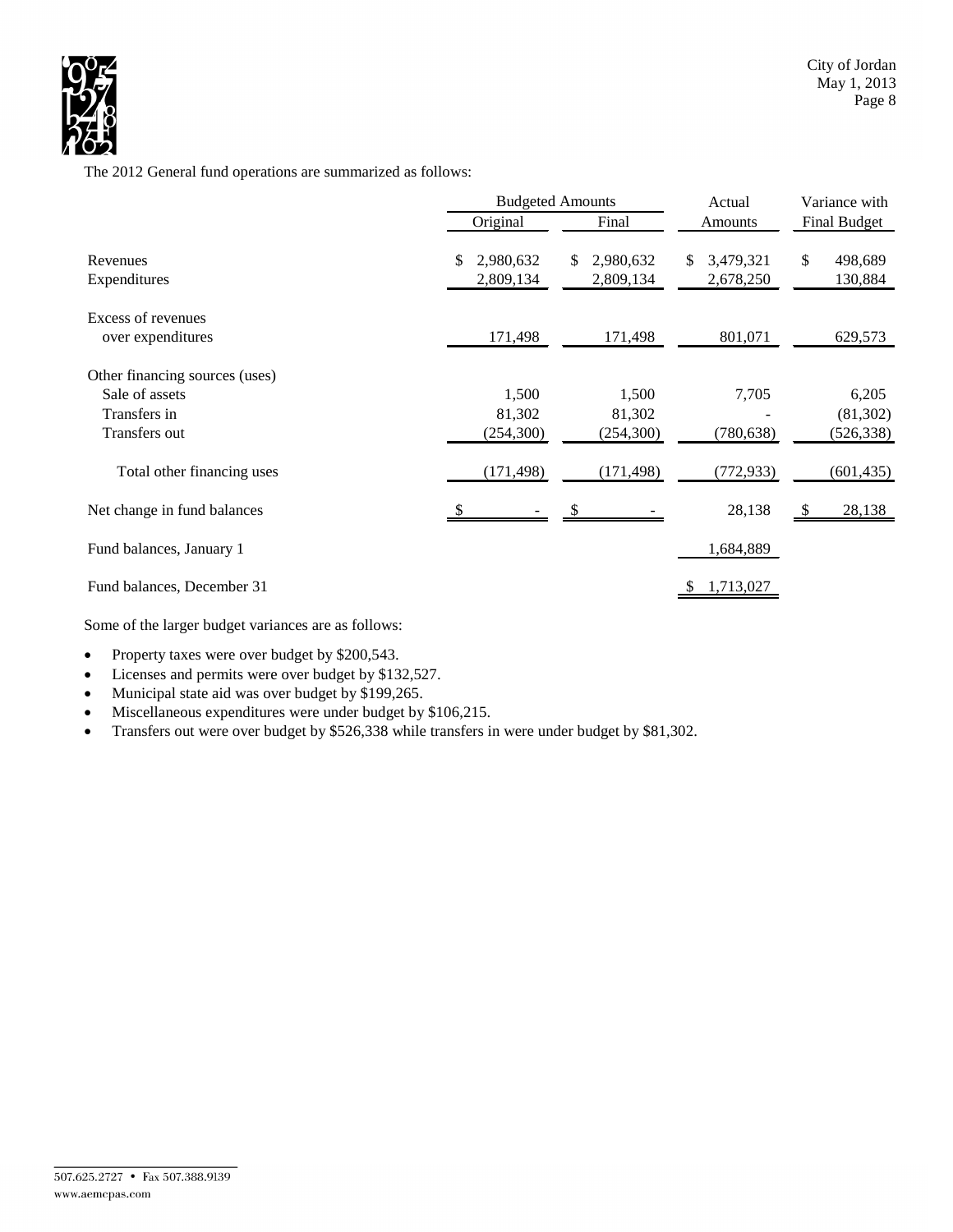

A comparison of General fund revenues and transfers for the last three years is presented below:

|                              |                 |                 |                  | Percent       |            |     |
|------------------------------|-----------------|-----------------|------------------|---------------|------------|-----|
| Source                       | 2010            | 2011            | 2012             | of<br>Total   | Per Capita |     |
| Taxes                        | 2,028,655<br>\$ | 2,051,573<br>S. | 2,219,302<br>\$. | 63.8 %        | \$         | 389 |
| Special assessments          | 11.747          | 18.094          | 4,985            | 0.1           |            |     |
| Licenses and permits         | 102,669         | 136,797         | 168,575          | 4.8           |            | 30  |
| Intergovernmental            | 172,570         | 165.420         | 532.465          | 15.3          |            | 94  |
| Charges for services         | 309.821         | 357,069         | 395,575          | 11.4          |            | 69  |
| Fines and forfeits           | 76.669          | 96.017          | 75,903           | 2.2           |            | 13  |
| Investment earnings          | 40,218          | (35, 104)       | 72,302           | 2.1           |            | 13  |
| Miscellaneous                | 46,369          | 1,503           | 10,214           | 0.3           |            | 2   |
| Transfers in                 | 443,995         |                 |                  |               |            |     |
| Total revenues and transfers | 3,232,713       | 2.791.369       | 3,479,321<br>\$. | 100.0<br>$\%$ | S          | 611 |

# **General Fund Revenues by Source**

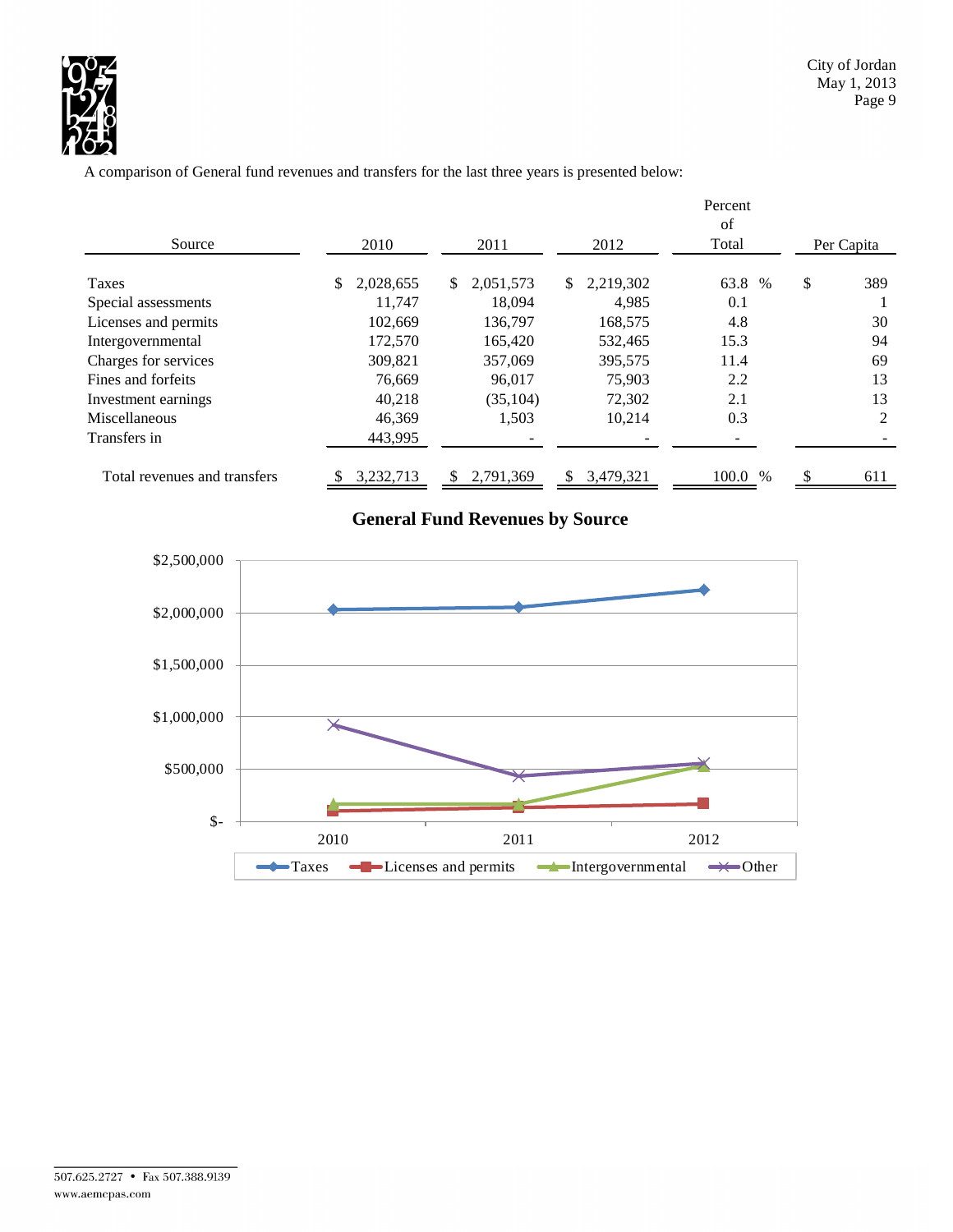

A comparison of General fund expenditures and transfers for the last three years is presented below:

|                        |               |                 |                 | Percent               |            |            |
|------------------------|---------------|-----------------|-----------------|-----------------------|------------|------------|
|                        |               |                 |                 | of                    |            | Peer Group |
| Program                | 2010          | 2011            | 2012            | Total                 | Per Capita | Per Capita |
| Current                |               |                 |                 |                       |            |            |
| General government     | \$<br>765,820 | \$<br>714,791   | \$<br>662,064   | $\frac{0}{0}$<br>19.1 | \$<br>116  | \$<br>129  |
| Public safety          | 1,100,002     | 1,114,846       | 1,227,512       | 35.6                  | 215        | 206        |
| Streets and highways   | 380,160       | 376,096         | 371,129         | 10.7                  | 65         | 113        |
| Culture and recreation | 143,587       | 139.934         | 145,826         | 4.2                   | 26         | 50         |
| Miscellaneous          | 82,554        | 89,935          | 89,076          | 2.6                   | 16         | 13         |
|                        |               |                 |                 |                       |            |            |
| Total current          | 2,472,123     | 2,435,602       | 2,495,607       | 72.2                  | 438        | 511        |
| Capital outlay         | 8,234         | 84,798          | 105,213         | 3.0                   | 18         | 22         |
| Debt service           | 86,115        | 80.684          | 77.430          | 2.2                   | 14         | n/a        |
| Transfers out          | 430,008       | 195,725         | 780,638         | 22.6                  | 137        | n/a        |
| Total expenditures     |               |                 |                 |                       |            |            |
| and transfers          | 2,996,480     | S.<br>2,796,809 | \$<br>3,458,888 | 100.0 %               | 607        | \$<br>533  |

# **General Fund Expenditures by Program**

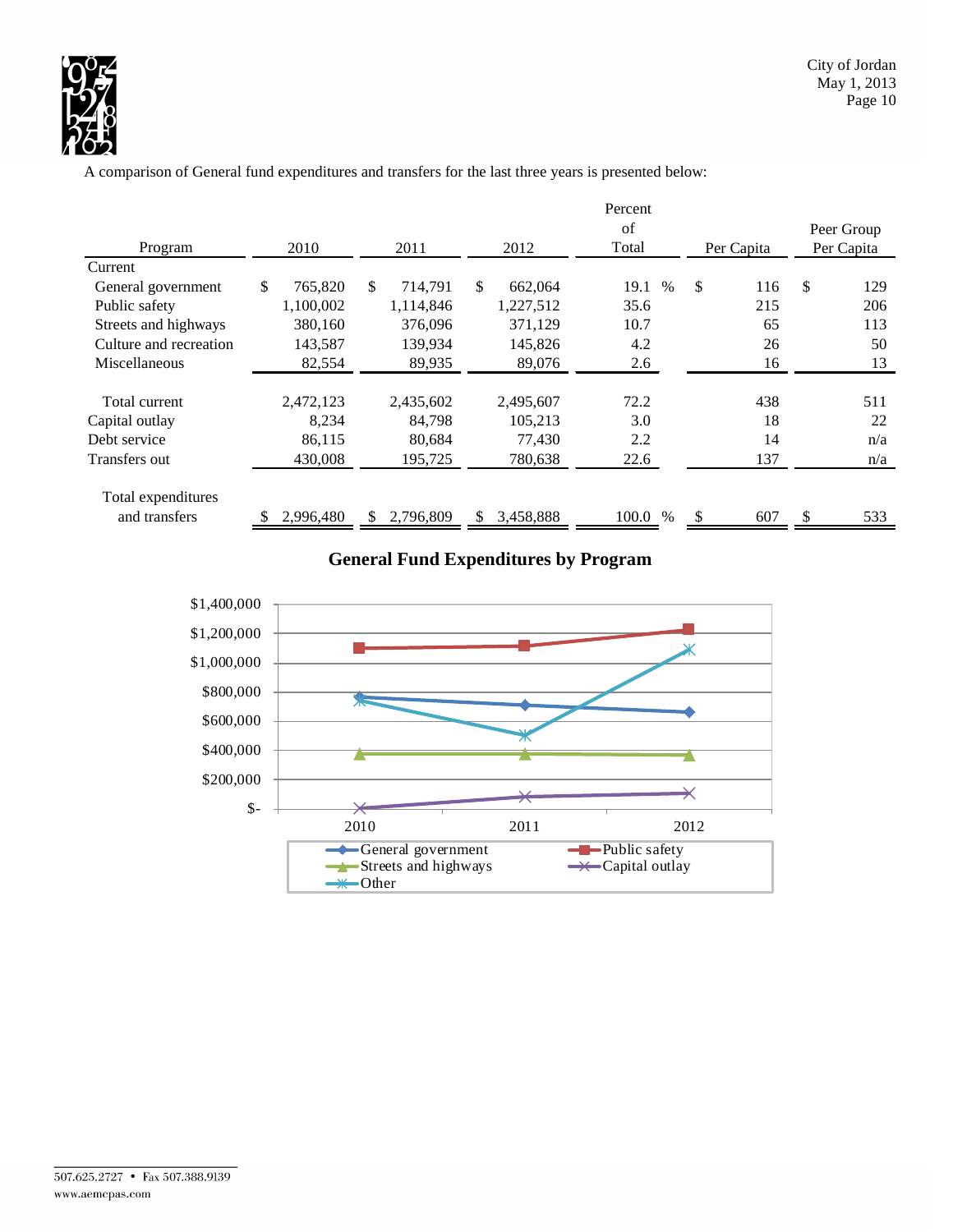

# **Special Revenue Funds**

Special revenue funds have revenue from specific sources to be used for specific purpose. Listed below are the special revenue funds of the City along with the fund balances for 2012 and 2011 and the net change:

|                                       | <b>Fund Balances</b> |               |              |
|---------------------------------------|----------------------|---------------|--------------|
|                                       | December 31.         | Increase      |              |
| Fund                                  | 2012                 | 2011          | (Decrease)   |
| <b>Economic Development Authority</b> | \$<br>413,611        | \$<br>382,487 | \$<br>31,124 |
| <b>Contributions and Donations</b>    | 189,520              | 28,608        | 160,912      |
| Police Forfeiture                     | 12,932               | 5,275         | 7,657        |
| Police DARE Program                   | 4,720                | 4,976         | (256)        |
| Police Car Seat                       | 2,050                | 3,986         | (1,936)      |
| Municipal State Aid                   |                      | 7,401         | (7, 401)     |
| Broadway Market TIF Project           | 475                  | (666)         | 1,141        |
| Jordan Center TIF Project             | 7,452                | 4,869         | 2,583        |
| Jordan Valley Townhomes TIF           | 8,694                | 5,309         | 3,385        |
| Total                                 | 639,454              | 442,245       | 197,209      |

### **Debt Service Funds**

Debt Service funds are a type of governmental fund to account for the accumulation of resources for the payment of interest and principal on debt (other than enterprise fund debt).

Debt Service funds may have one or a combination of the following revenue sources pledged to retire debt as follows:

- Property taxes Primarily for general City benefit projects such as parks and municipal buildings. Property taxes may also be used to fund special assessment bonds which are not fully assessed.
- Tax increments Pledged exclusively for tax increment/economic development districts.
- Capitalized interest portion of bond proceeds After the sale of bonds, the project may not produce revenue (tax increments or special assessments) for a period of one to two years. Bonds are issued with this timing difference considered in the form of capitalized interest.
- Special assessments Charges to benefited properties for various improvements.

In addition to the above pledged assets, other funding sources may be received by Debt Service funds as follows:

- Residual project proceeds from the related capital project fund
- Investment earnings
- State or Federal grants
- Transfers from other funds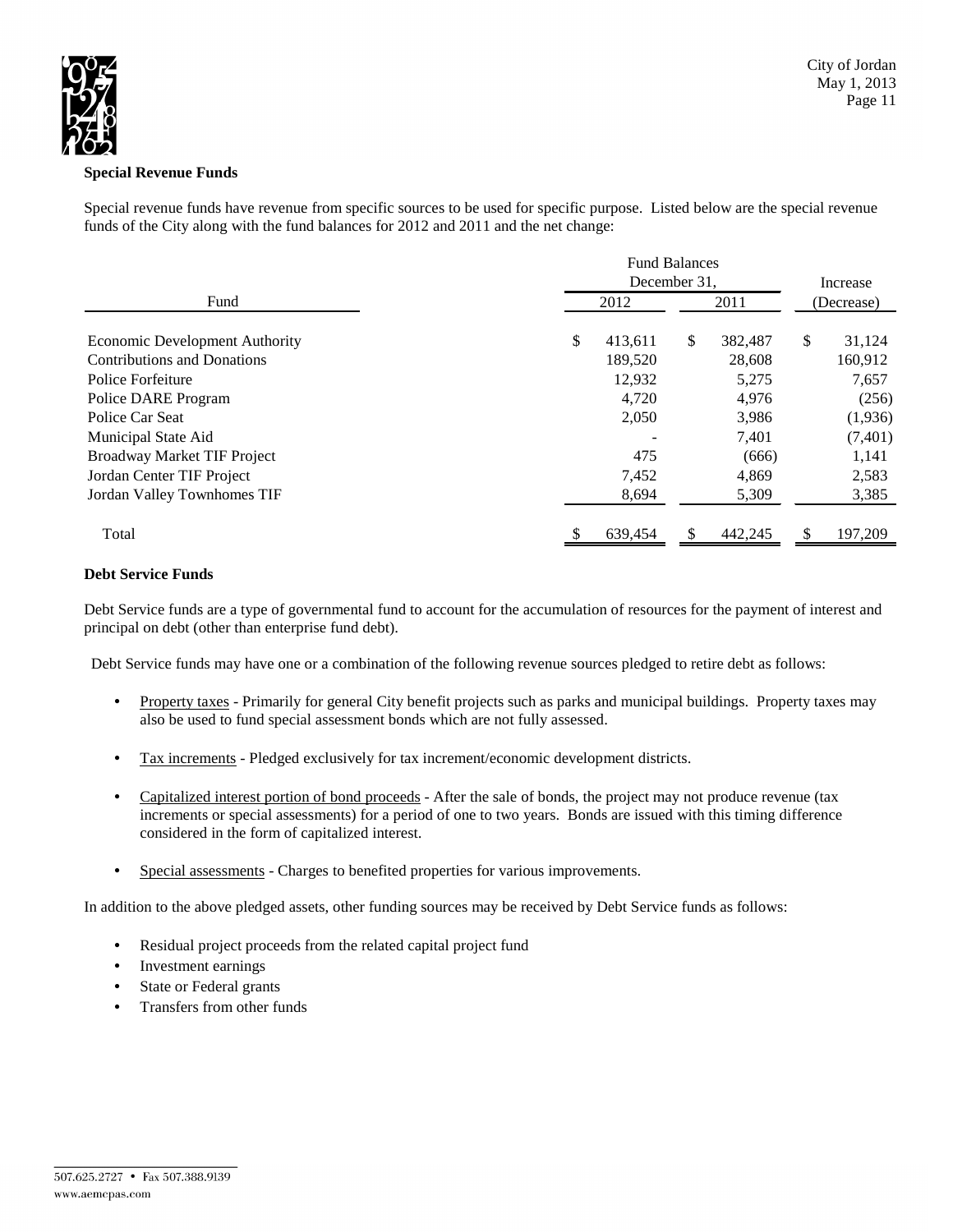

|                                         |    | Total Cash and |     | Total     |     | Outstanding | Maturity |        |      |  |      |
|-----------------------------------------|----|----------------|-----|-----------|-----|-------------|----------|--------|------|--|------|
| Debt Description                        |    | Investments    |     |           |     |             |          | Assets | Debt |  | Date |
| G.O. Special Assessment Bonds           |    |                |     |           |     |             |          |        |      |  |      |
| G.O. Improvement Bonds of 2004A         | \$ | 755,041        | \$. | 1,159,072 | \$  | 1,361,024   | 2014     |        |      |  |      |
| G.O. Improvement Bonds of 2008          |    | 169,035        |     | 238,558   |     | 1,090,000   | 2024     |        |      |  |      |
| G.O. Refunding Bonds of 2008A           |    | 291,002        |     | 308,465   |     | 480,000     | 2018     |        |      |  |      |
| G.O. Capital Improvement Bonds of 2008C |    | 53,162         |     | 53.162    |     | 1,610,000   | 2029     |        |      |  |      |
| G.O. Refunding Bonds of 2011A           |    | 751,338        |     | 1,025,063 |     | 1,645,000   | 2020     |        |      |  |      |
| G.O. Refunding Bonds of 2012A           |    | (252, 369)     |     | 981,757   |     | 965.355     | 2020     |        |      |  |      |
| G.O. Taxable Library Note of 2012       |    |                |     |           |     | 1,000,000   | 2032     |        |      |  |      |
| Total G.O. Special Assessment Bonds     |    | 1,767,209      | S.  | 3,766,077 | \$. | 8, 151, 379 |          |        |      |  |      |
| Future Interest on Debt                 |    |                |     |           |     | 667,291     |          |        |      |  |      |

The following is a summary of Debt Service fund assets and outstanding debt as of December 31, 2012:

The City's outstanding debt is required to be funded by various resources such as special assessments, tax increments, property taxes, transfers from enterprise funds, etc. Special assessments and tax increments are usually certified once to the County for collection, but tax levies need to be certified annually. We recommend management pay particular attention to annual tax levies and transfers listed in each bond issue book to ensure proper funding of debt service.

### **Capital Projects Funds**

Capital projects funds are used to account for the acquisition and construction of major capital facilities other than those financed by proprietary funds. The table below compares 2012 fund balances with 2011:

|                                   |              | <b>Fund Balances</b> |                 |  |  |  |  |
|-----------------------------------|--------------|----------------------|-----------------|--|--|--|--|
|                                   | December 31, | Increase             |                 |  |  |  |  |
| Fund                              | 2012         | 2011                 | (Decrease)      |  |  |  |  |
| Major                             |              |                      |                 |  |  |  |  |
| <b>Firehall Expansion</b>         | \$<br>4,996  | \$<br>23,943         | \$<br>(18, 947) |  |  |  |  |
| Park Improvement                  | 406,743      | 149,430              | 257,313         |  |  |  |  |
| Nonmajor                          |              |                      |                 |  |  |  |  |
| Capital Projects Revolving        | 225,056      | 140,305              | 84,751          |  |  |  |  |
| <b>Emergency Siren</b>            | 1,995        | 1,957                | 38              |  |  |  |  |
| Fire Vehicle                      | 11,984       | (21,240)             | 33,224          |  |  |  |  |
| Development District No. 1        | 7,343        | 7,207                | 136             |  |  |  |  |
| 190th Street Construction Project | 154,573      | 151,692              | 2,881           |  |  |  |  |
| <b>Street Equipment Fee</b>       | 47,960       | 36,043               | 11,917          |  |  |  |  |
| CR 61 and CR 66 Construction      | 359,955      | 512,014              | (152, 059)      |  |  |  |  |
| Park Equipment Improvement        | 91,897       | 97,179               | (5,282)         |  |  |  |  |
| Park Capital                      | 141,088      | 94,096               | 46,992          |  |  |  |  |
| 2010 Basketball Court             | 771          | 756                  | 15              |  |  |  |  |
| <b>City Facilities Capital</b>    | 376,144      | 234,273              | 141,871         |  |  |  |  |
| Total                             | 1,830,505    | 1,427,655<br>\$.     | 402,850<br>S    |  |  |  |  |

The City should analyze project's status each year and close those that are completed. Any deficits should be evaluated to ensure they are consistent with financing expectations.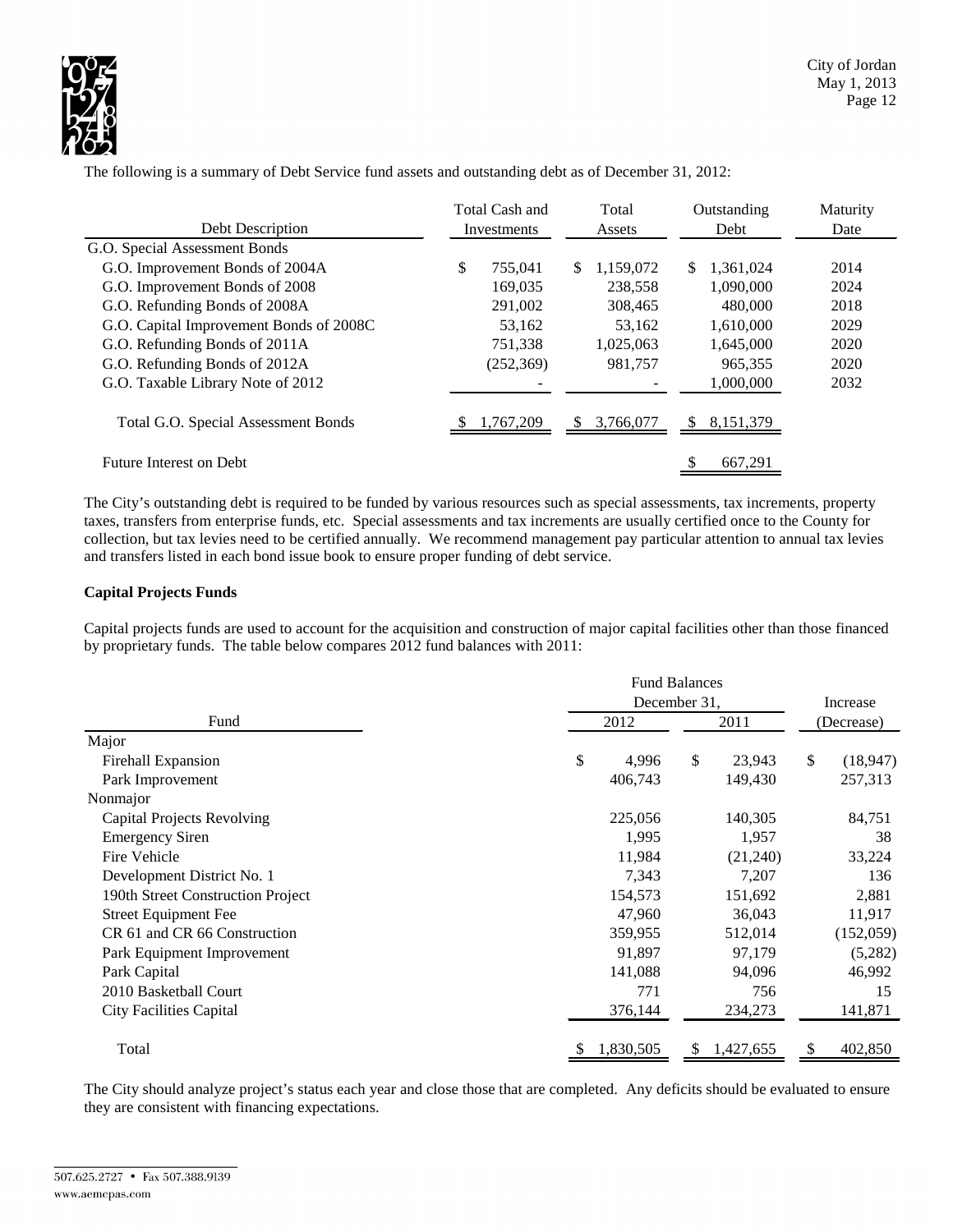

### **Enterprise Funds**

Enterprise funds are used to account for operations that are financed and operated in a manner similar to private business enterpriseswhere the intent is that the costs of providing goods or services to the general public on a continuing basis be financed or recovered primarily through user charges.

# **Water Utility Fund**

A comparison of Water Utility fund operations for the past three years is as follows:

|                                        | 2010             |             | 2011          |         | 2012           |           |  |  |
|----------------------------------------|------------------|-------------|---------------|---------|----------------|-----------|--|--|
|                                        | Percent<br>Total |             | Total         | Percent | Total          | Percent   |  |  |
| Operating revenues                     | \$<br>774,537    | 100.0 %     | \$<br>968,288 | 100.0 % | \$.<br>956,590 | 100.0 %   |  |  |
| Operating expenses                     | (912,096)        | (117.7)     | (826, 045)    | (85.3)  | (907, 320)     | (94.9)    |  |  |
| Operating income (loss)                | (137, 559)       | (17.7)      | 142,243       | 14.7    | 49,270         | 5.1       |  |  |
| Investment and other income            | 132,001          | 17.0        | 118,837       | 12.3    | 98,684         | 10.3      |  |  |
| Connection fees and<br>capital charges | 60,783           | 7.8         | 56,493        | 5.8     | 121,206        | 12.7      |  |  |
| Interest and                           |                  |             |               |         |                |           |  |  |
| amortization expense                   | (377,950)        | (48.8)      | (349, 156)    | (36.1)  | (323, 448)     | (33.8)    |  |  |
| Loss before transfers                  | (322, 725)       | (41.7)      | (31, 583)     | (3.3)   | (54, 288)      | (5.7)     |  |  |
| Transfers out                          | (1,443,117)      | (186.3)     |               |         |                |           |  |  |
| Change in net position                 | (1,765,842)      | $(228.0)$ % | (31, 583)     | (3.3) % | (54, 288)      | $(5.7)$ % |  |  |
| Cash and temporary                     |                  |             |               |         |                |           |  |  |
| investments                            | 1,960,471        |             | 1,737,503     |         | 1,331,881      |           |  |  |
| Bonds payable                          | 9,174,880        |             | 8,609,317     |         | 8,170,847      |           |  |  |

# **Water Utility Fund Operations**



Operating income and cash and investment balances in the fund decreased in 2012. Although there is a healthy cash balance, it is important to continuously monitor rates to ensure they are sufficient to maintain reserves, pay debt and keep up with increasing system costs.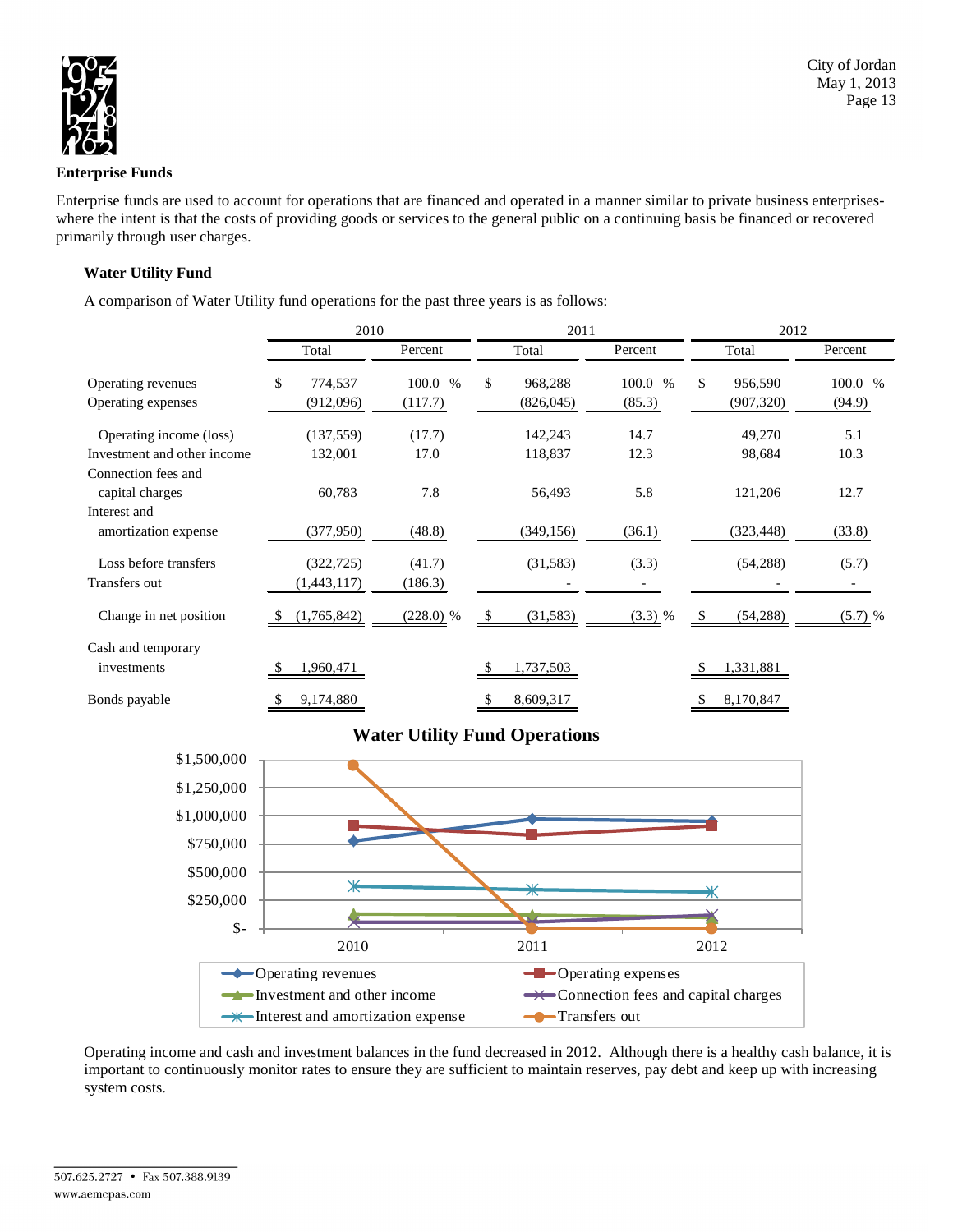

# **Sewer Utility Fund**

A comparison of Sewer Utility fund operations for the past three years is as follows:

|                                        | 2010           |         | 2011            |            | 2012          |         |  |  |
|----------------------------------------|----------------|---------|-----------------|------------|---------------|---------|--|--|
|                                        | Total          | Percent | Total           | Percent    | Total         | Percent |  |  |
| Operating revenues                     | \$.<br>712,771 | 100.0 % | \$<br>955,610   | 100.0 %    | \$<br>985,347 | 100.0 % |  |  |
| Operating expenses                     | (1,042,972)    | (146.3) | (1,057,477)     | (110.6)    | (978, 048)    | (99.3)  |  |  |
| Operating income (loss)                | (330,201)      | (46.3)  | (101, 867)      | (10.6)     | 7,299         | 0.7     |  |  |
| Investment and other income            | 16,371         | 2.3     | 17,059          | 1.8        | 3,351         | 0.3     |  |  |
| Connection fees and<br>capital charges | 80,415         | 11.3    | 78,490          | 8.2        | 180,292       | 18.3    |  |  |
| Interest and                           |                |         |                 |            |               |         |  |  |
| amortization expense                   | (141, 446)     | (19.8)  | (130, 657)      | (13.7)     | (125,511)     | (12.7)  |  |  |
| Income (loss) before                   |                |         |                 |            |               |         |  |  |
| contributions and transfers            | (374, 861)     | (52.5)  | (136,975)       | (14.3)     | 65,431        | 6.6     |  |  |
| Transfers in                           | 700,000        | 98.2    |                 |            |               |         |  |  |
| Transfers out                          | (4,745)        | (0.7)   |                 |            |               |         |  |  |
| Change in net position                 | 320,394        | 45.0 %  | (136,975)<br>\$ | $(14.3)$ % | 65,431<br>S   | 6.6 %   |  |  |
| Cash and temporary                     |                |         |                 |            |               |         |  |  |
| investments                            | 758,202        |         | 627,855         |            | 609,125       |         |  |  |
| Bonds payable                          | \$5,228,894    |         | \$4,821,369     |            | \$4,736,794   |         |  |  |

# **Sewer Utility Fund Operations**



Operating expenses decreased during the year which caused the fund to show operating income in 2012. Although operating losses have been incurred for the prior years presented, depreciation has been a significant component of the total expenses. Since cash is not required for this expense, the fund has been able to generate positive cash flow from operations.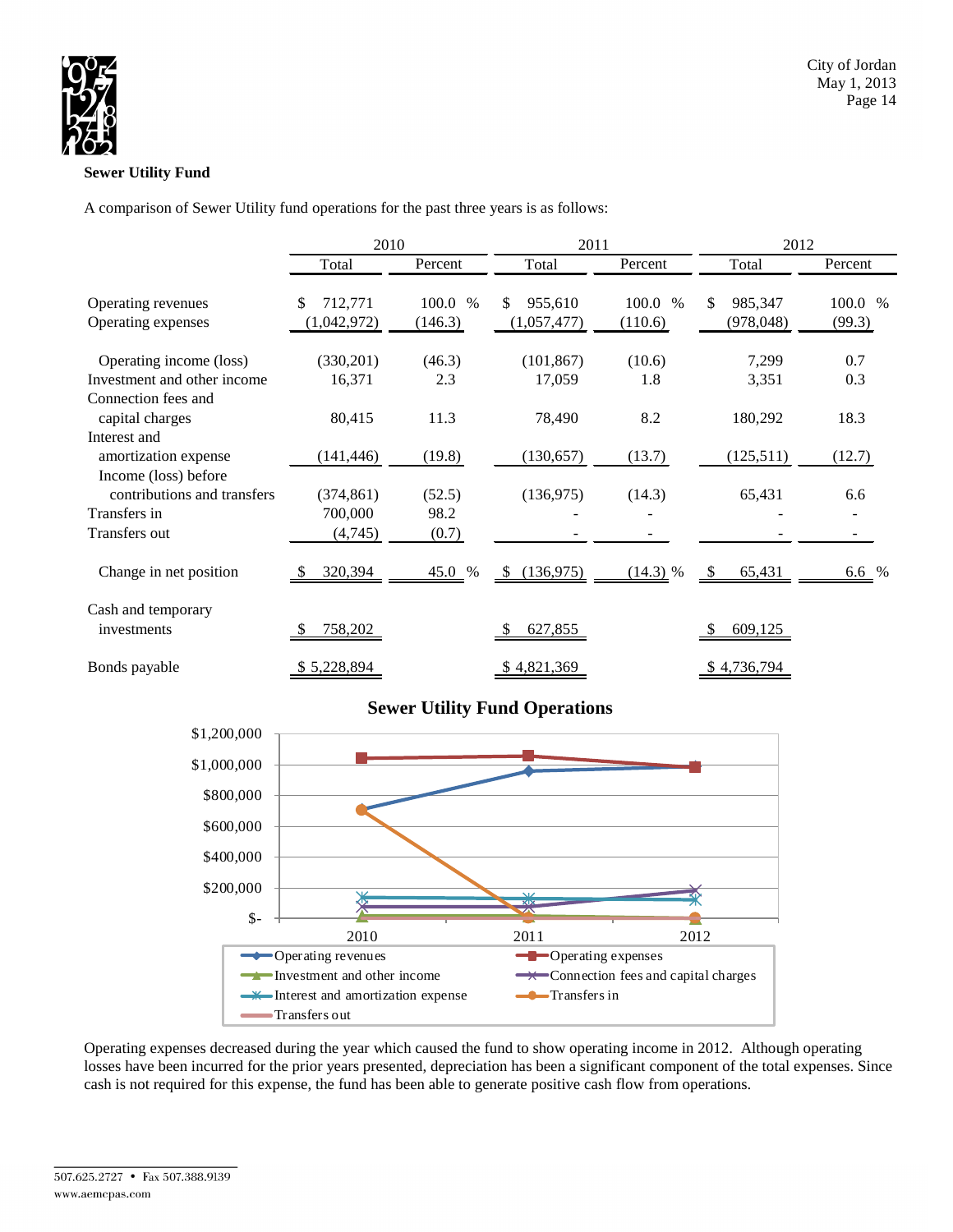

# **Storm Sewer Utility Fund**

A comparison of Storm Sewer Utility fund operations for the past three years is as follows:

|                                      | 2010          |               | 2011           |         | 2012          |         |  |  |
|--------------------------------------|---------------|---------------|----------------|---------|---------------|---------|--|--|
|                                      | Total         | Percent       | Total          | Percent | Total         | Percent |  |  |
| Operating revenues                   | \$<br>131,736 | 100.0<br>$\%$ | 170,887<br>\$. | 100.0 % | \$<br>167,290 | 100.0 % |  |  |
| Operating expenses                   | (151,960)     | (115.3)       | (145,202)      | (84.9)  | (149,990)     | (89.7)  |  |  |
| Operating income (loss)              | (20, 224)     | (15.3)        | 25,685         | 15.1    | 17,300        | 10.3    |  |  |
| Investment and other income          | 6,844         | 5.2           | 10,335         | 6.0     | 8,364         | 5.0     |  |  |
| Capital charges                      | 37,320        | 28.3          | 72,922         | 42.7    | 105,269       | 62.9    |  |  |
| Interest and<br>amortization expense | (86, 549)     | (65.7)        | (77, 713)      | (45.5)  | (102, 254)    | (61.1)  |  |  |
| Income (loss) before<br>transfers    | (62, 609)     | (47.5)        | 31,229         | 18.3    | 28,679        | 17.1    |  |  |
| Transfers in                         | 304,745       | 231.3         |                |         |               |         |  |  |
| Change in net position               | 242,136       | 183.8 %       | 31,229<br>- \$ | 18.3 %  | 28,679        | 17.1 %  |  |  |
| Cash and temporary<br>investments    | 330,636       |               | 328,016        |         | 359,872       |         |  |  |
| Bonds payable                        | \$2,149,042   |               | \$2,001,003    |         | \$2,505,485   |         |  |  |

# **Storm Sewer Utility Fund Operations**



The Storm Water fund had operating income in 2012 and cash and investment balances increased. We recommend the City continuously review rates to ensure they are sufficient to maintain reserves, pay scheduled debt related transfers and keep up with increasing system costs.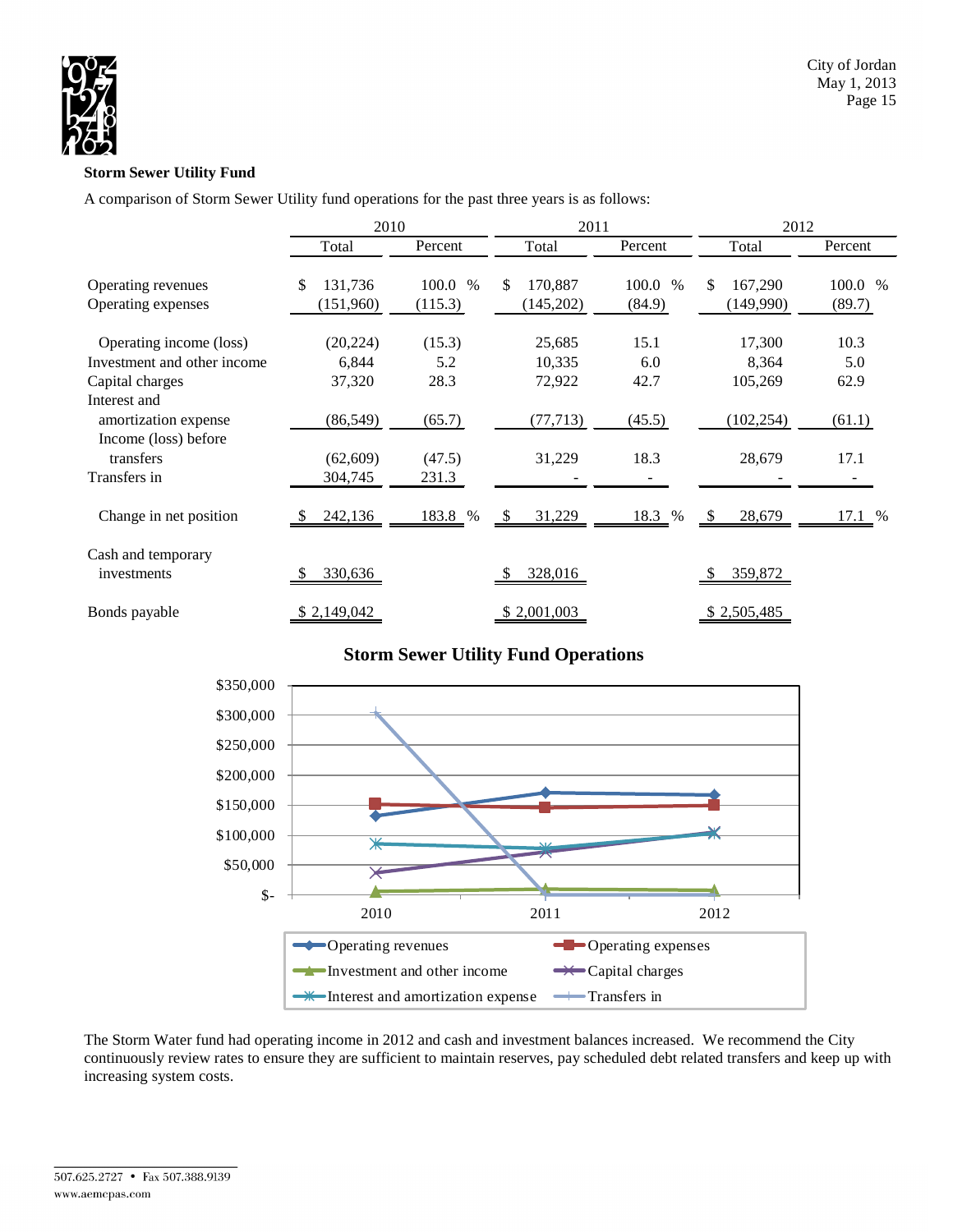

### **Government-wide and Other Ratios**

### **Ratio Analysis**

The following captures a few ratios from the City's financial statements that give some additional information for trend and peer group analysis. The peer group average is derived from information available on the website of the Office of the State Auditor. The peer group averages used for the City was  $4<sup>th</sup>$  class (2,500 - 10,000). The majority of these ratios facilitate the use of economic resources focus and accrual basis of accounting at the government-wide level. A combination of liquidity (ability to pay its most immediate obligations), solvency (ability to pay its long-term obligations), funding (comparison of financial amounts and economic indicators to measure changes in financial capacity over time) and common-size (comparison of financial data with other cities regardless of size) ratios are shown below.

|                                       |                                                                   |                  |                            | Year  |                             |       |            |       |                |            |  |  |
|---------------------------------------|-------------------------------------------------------------------|------------------|----------------------------|-------|-----------------------------|-------|------------|-------|----------------|------------|--|--|
| Ratio                                 | Calculation                                                       | Source           |                            | 2009  |                             | 2010  |            | 2011  |                | 2012       |  |  |
| Debt service coverage                 | Net cash provided by operations/<br>enterprise fund debt payments | Enterprise funds | 0.6<br>2.6                 |       | 0.5<br>0.9                  |       | 0.6<br>1.1 |       |                | 0.6<br>N/A |  |  |
|                                       |                                                                   |                  |                            |       |                             |       |            |       |                |            |  |  |
| Debt per capita                       | Bonded debt/population                                            | Government-wide  | \$                         | 5.899 | \$                          | 6.084 | \$.        | 4.106 | $\mathbb{S}^-$ | 3,679      |  |  |
|                                       |                                                                   |                  | \$                         | 2,713 | \$                          | 2,774 | \$         | 2,826 |                | N/A        |  |  |
| Taxes per capita                      | Tax revenues/population                                           | Government-wide  | \$                         | 449   | \$                          | 520   | \$.        | 582   | \$.            | 584        |  |  |
|                                       |                                                                   |                  | $\boldsymbol{\mathcal{S}}$ | 399   | \$                          | 458   | \$         | 500   |                | N/A        |  |  |
| Current expenditures per capita       | Governmental fund current                                         | Governmental     | $\mathbb{S}^-$             | 506   | \$                          | 506   | \$         | 490   | \$             | 479        |  |  |
|                                       | expenditures / population                                         | funds            | \$                         | 625   | $\mathcal{S}_{\mathcal{S}}$ | 624   | \$         | 640   |                | N/A        |  |  |
| Capital expenditures per capita       | Governmental fund capital                                         | Governmental     | \$                         | 475   | \$                          | 499   | S.         | 51    | \$             | 362        |  |  |
|                                       | expenditures / population                                         | funds            | $\mathcal{S}_{0}$          | 310   | $\mathcal{S}_{\mathcal{S}}$ | 265   | \$         | 229   |                | N/A        |  |  |
| Capital assets % left to depreciate - | Net capital assets/                                               | Government-wide  |                            | 70%   |                             | 68%   |            | 58%   |                | 58%        |  |  |
| Governmental                          | gross capital assets                                              |                  |                            | 68%   |                             | 68%   |            | 64%   |                | N/A        |  |  |
| Capital assets % left to depreciate - | Net capital assets/                                               | Government-wide  |                            | 80%   |                             | 80%   |            | 76%   |                | 74%        |  |  |
| Business-type                         | gross capital assets                                              |                  |                            | 67%   |                             | 68%   |            | 65%   |                | N/A        |  |  |
|                                       |                                                                   |                  |                            |       |                             |       |            |       |                |            |  |  |

Represents City of Jordan *Represents Peer Group Average*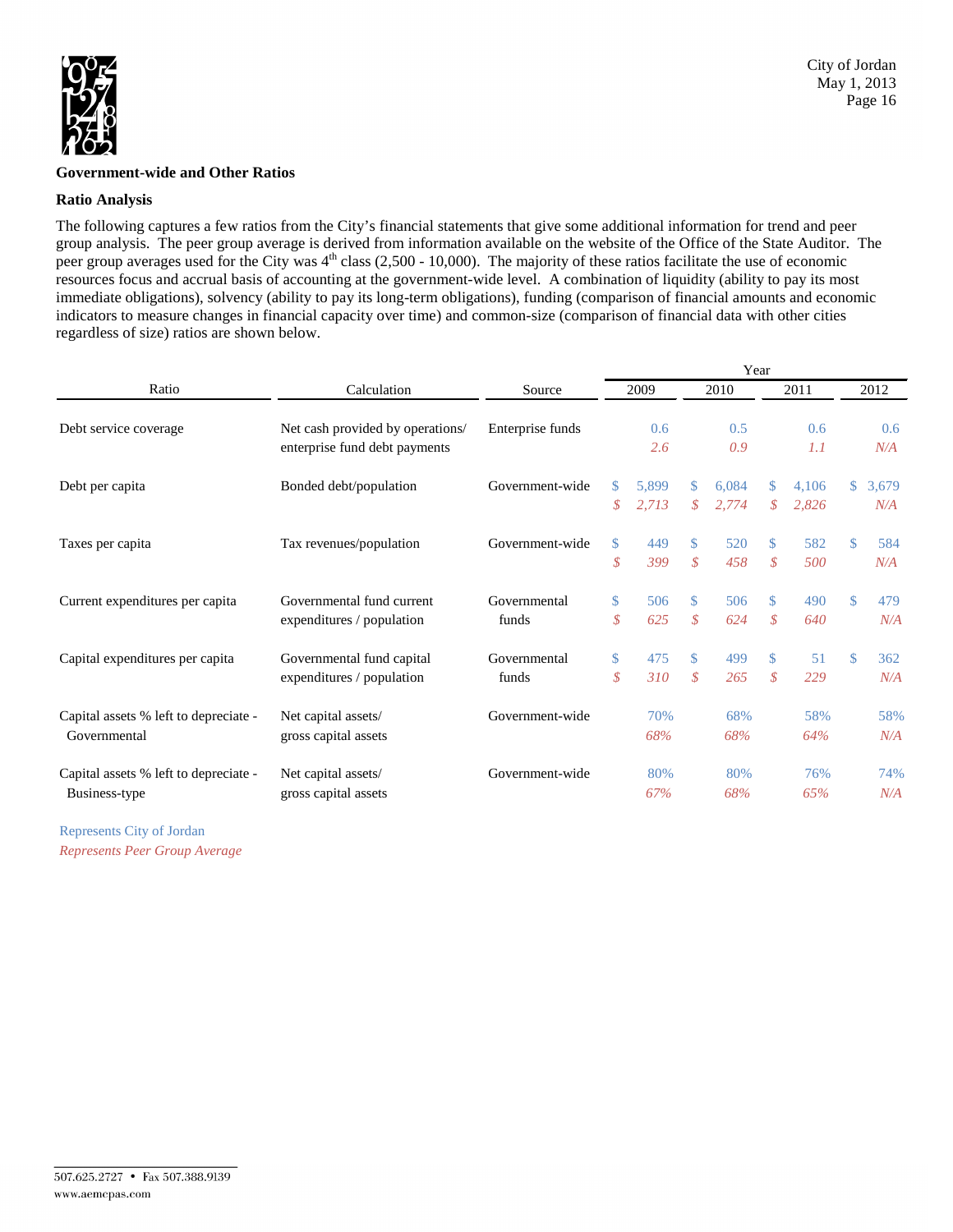

# **Debt Service Coverage Ratio (Solvency Ratio)**

The debt coverage ratio is a comparison of cash generated by operations to total debt service payments (principal and interest) of enterprise funds. This ratio indicates if there are sufficient cash flows from operations to meet debt service obligations. Except in cases where other nonoperating revenues (i.e. taxes, assessments, transfers from other funds, etc.) are used to fund debt service payments, an acceptable ratio would be above 1.

### **Bonded Debt per Capita (Funding Ratio)**

This dollar amount is arrived at by dividing the total bonded debt by the population of the city and represents the amount of bonded debt obligation for each citizen of the city at the end of the year. The higher the amount, the more resources are needed in the future to retire these obligations through taxes, assessments or user fees.

# **Taxes per Capita (Funding Ratio)**

This dollar amount is arrived at by dividing the total tax revenues by the population of the city and represents the amount of taxes for each citizen of the city for the year. The higher this amount is, the more reliant the city is on taxes to fund its operations.

### **Current Expenditures per Capita (Funding Ratio)**

This dollar amount is arrived at by dividing the total current governmental expenditures by the population of the City and represents the amount of governmental expenditure for each citizen of the City during the year. Since this is generally based on ongoing expenditures, we would expect consistent annual per capita results.

### **Capital Outlay per Capita (Funding Ratio)**

This dollar amount is arrived at by dividing the total governmental capital outlay expenditures by the population of the City and represents the amount of capital expenditure for each citizen of the City during the year. Since projects are not always recurring, the per capita amount will fluctuate from year to year.

### **Capital Assets Percentage (Common-size Ratio)**

This percentage represents the percent of governmental or business-type capital assets that are left to be depreciated. The lower this percentage, the older the city's capital assets are and may need major repairs or replacements in the near future. A higher percentage may indicate newer assets being constructed or purchased and may coincide with higher debt ratios or bonded debt per capita.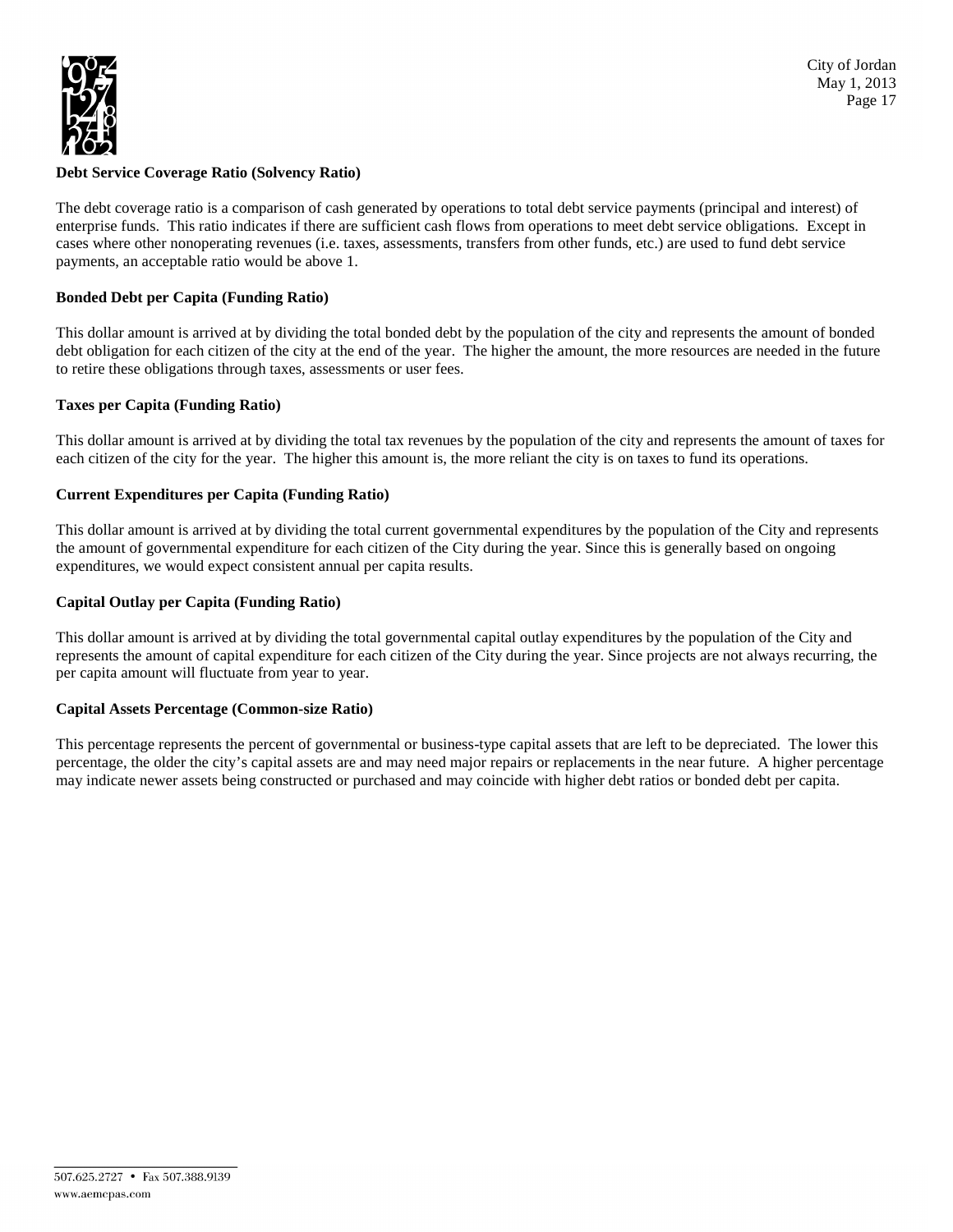

### **Future Accounting Standard Changes**

**GASB Statement No. 61** - *The Financial Reporting Entity: Omnibus an Amendment of GASB Statements No. 14 and No. 34*

### **Summary**

The objective of this Statement is to improve financial reporting for a governmental financial reporting entity. The requirements of [Statement No. 14](https://checkpoint.riag.com/app/main/docLinkNew?usid=2a9001178efe&DocID=iGASB%3A834.1930&SrcDocId=T0GASB%3A1120.1-1&feature=tcheckpoint&lastCpReqId=3551650) and the related financial reporting requirements of [Statement No. 34,](https://checkpoint.riag.com/app/main/docLinkNew?usid=2a9001178efe&DocID=iGASB%3A638.5809&SrcDocId=T0GASB%3A1120.1-1&feature=tcheckpoint&lastCpReqId=3551650) were amended to better meet user needs and to address reporting entity issues that have arisen since the issuance of those Statements.

This Statement modifies certain requirements for inclusion of component units in the financial reporting entity. This Statement also amends the criteria for reporting component units as if they were part of the primary government (that is, blending) in certain circumstances.

This Statement clarifies the reporting of equity interests in legally separate organizations as well. It requires a primary government to report its equity interest in a component unit as an asset.

The provisions of this Statement are effective for financial statements for periods beginning after June 15, 2012. Earlier application is encouraged.

### **How the Changes in This Statement Will Improve Financial Reporting**

The requirements of this Statement result in financial reporting entity financial statements being more relevant by improving guidance for including, presenting, and disclosing information about component units and equity interest transactions of a financial reporting entity.

**GASB Statement No. 66** - *Technical Corrections- an Amendment of GASB Statements No. 10 and No. 62*

#### **Summary**

The objective of this Statement is to improve accounting and financial reporting for a governmental financial reporting entity by resolving conflicting guidance that resulted from the issuance of two pronouncements, [Statements No.](https://checkpoint.riag.com/app/main/docLinkNew?DocID=iGASB%3A1049.1&SrcDocId=T0GASB%3A1121.3101-1&feature=ttoc&lastCpReqId=2204288) 54*, Fund Balance Reporting and Governmental Fund Type Definitions*, an[d No.](https://checkpoint.riag.com/app/main/docLinkNew?DocID=iGASB%3A1174.1&SrcDocId=T0GASB%3A1121.3101-1&feature=ttoc&lastCpReqId=2204288) 62, *Codification of Accounting and Financial Reporting Guidance Contained in Pre-November 30, 1989 FASB and AICPA Pronouncements*.

The provisions of this Statement are effective for financial statements for `periods beginning after December 15, 2012. Earlier application is encouraged.

### **How the Changes in This Statement Will Improve Financial Reporting**

The requirements of this Statement resolve conflicting accounting and financial reporting guidance that could diminish the consistency of financial reporting and thereby enhance the usefulness of the financial reports.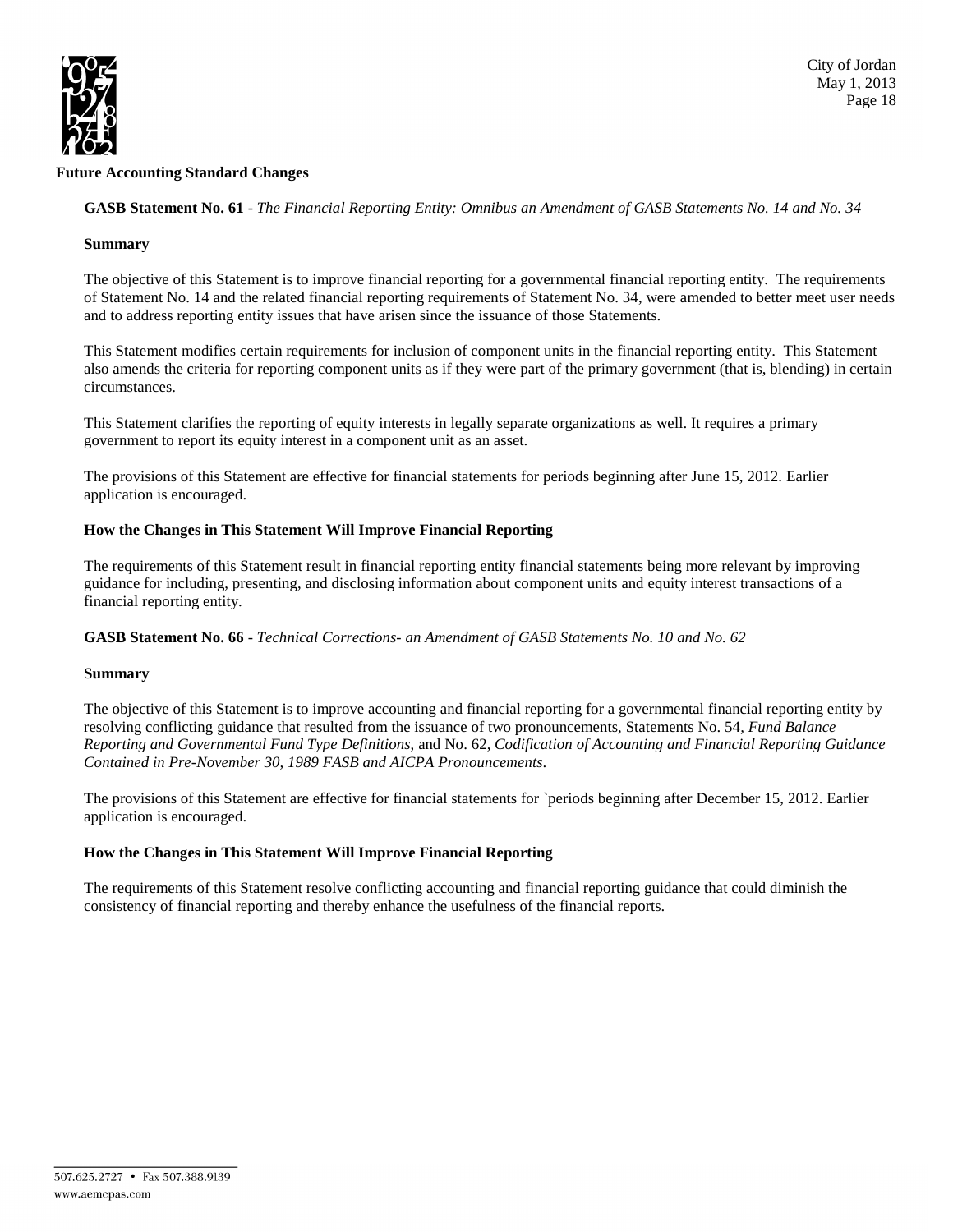

# **Future Accounting Standard Changes - Continued**

**GASB Statement No. 67** - *The Financial Reporting for Pension Plans- an Amendment to GASB Statement No. 25*

### **Summary**

The objective of this Statement is to improve financial reporting by state and local governmental pension plans. This Statement results from a comprehensive review of the effectiveness of existing standards of accounting and financial reporting for pensions with regard to providing decision-useful information, supporting assessments of accountability and interperiod equity, and creating additional transparency.

This Statement replaces the requirements of Statements No. 25, *Financial Reporting for Defined Benefit Pension Plans and Note Disclosures for Defined Contribution Plans*, and No. 50, *Pension Disclosures*, as they relate to pension plans that are administered through trusts or equivalent arrangements (hereafter jointly referred to as trusts) that meet certain criteria.

The requirements of Statements No. 25 and No. 50 remain applicable to pension plans that are not administered through trusts covered by the scope of this Statement and to defined contribution plans that provide postemployment benefits other than pensions.

This Statement is effective for financial statements for fiscal years beginning after June 15, 2013. Earlier application is encouraged.

### **How the Changes in This Statement Will Improve Financial Reporting**

The requirements of this Statement will improve financial reporting primarily through enhanced note disclosures and schedules of required supplementary information that will be presented by the pension plans that are within its scope. The new information will enhance the decision-usefulness of the financial reports of these pension plans, their value for assessing accountability, and their transparency by providing information about measures of net pension liabilities and explanations of how and why those liabilities changed from year to year. The net pension liability information, including ratios, will offer an up-to-date indication of the extent to which the total pension liability is covered by the fiduciary net position of the pension plan. The comparability of the reported information for similar types of pension plans will be improved by the changes related to the attribution method used to determine the total pension liability. The contribution schedule will provide measures to evaluate decisions related to the assessment of contribution rates in comparison to actuarially determined rates, when such rates are determined. In that circumstance, it also will provide information about whether employers and nonemployer contributing entities, if applicable, are keeping pace with actuarially determined contribution measures. In addition, new information about rates of return on pension plan investments will inform financial report users about the effects of market conditions on the pension plan's assets over time and provide information for users to assess the relative success of the pension plan's investment strategy and the relative contribution that investment earnings provide to the pension plan's ability to pay benefits to plan members when they come due.